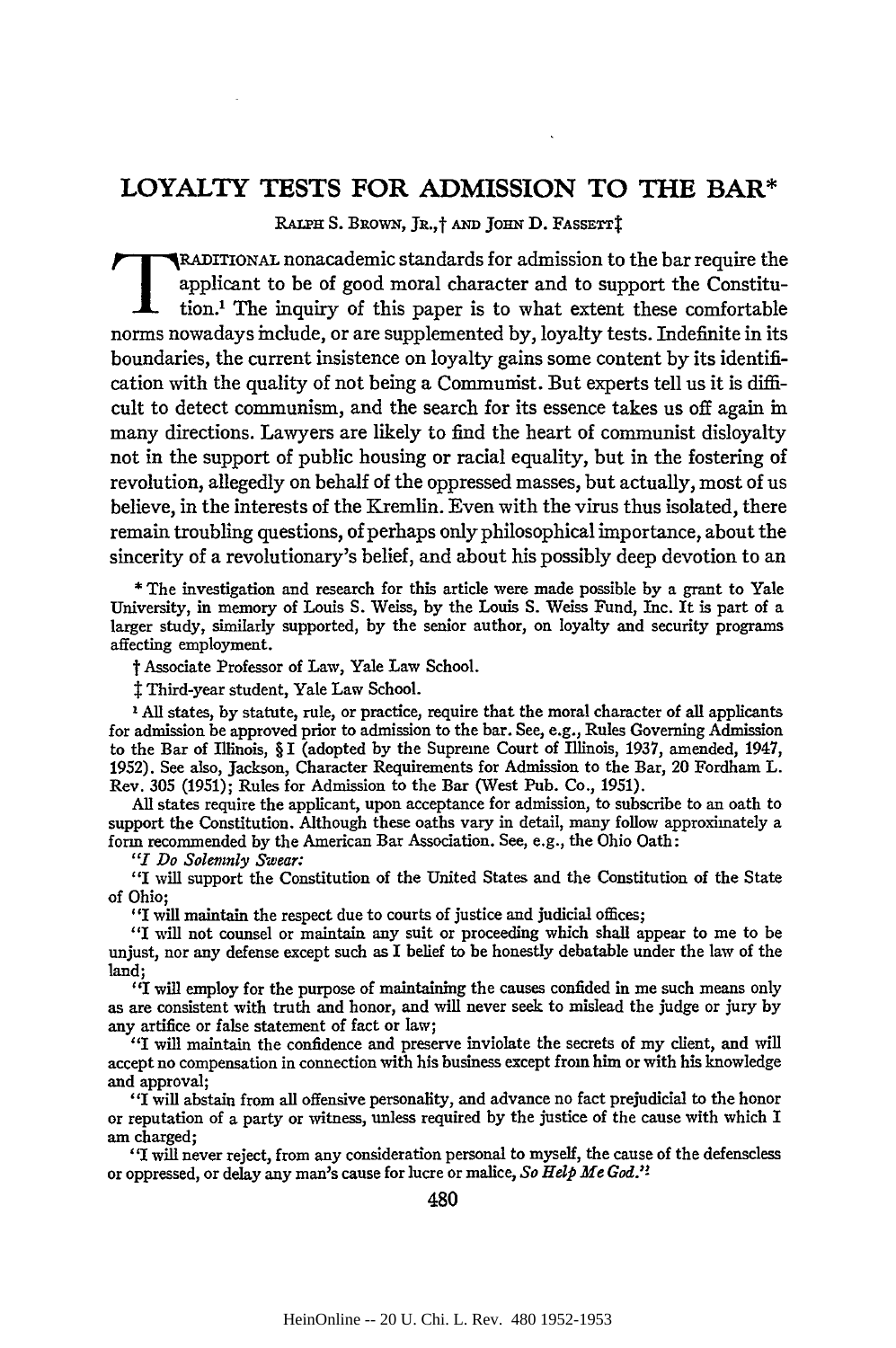America which he envisages with different eyes from the rest of us. But if we confine our attention to the loyalty of lawyers, some of these uncertainties diminish. What the Association of American Law Schools recently observed about teachers of law applies as much to the legal profession at large:

To say that a man is free to believe as he sees fit does not mean that his attitudes toward his chosen profession are irrelevant to his qualifications for that profession. A belief in lawful procedures may properly be demanded of one who undertakes to be a teacher of law. Whatever ideals he may cherish, he must be willing to work for a realization of them within the framework of orderly, lawful and democratic processes. The teacher of law with no real belief in the principle of legality is a contradiction in terms.<sup>2</sup>

Since constitutions are our fundamental source of legality, a willingness to support and defend our constitutional system (which includes procedures for its orderly alteration) would seem to be a prerequisite for a lawyer's faithful performance of his duties as a *lawyer.* A history of actual conduct in defiance of constitutionally established positive law (e.g., against espionage, or perjury) might well justify exclusion from the bar, even though the applicant had not been (or could not be) convicted for the offenses. They could be said to go both to his moral character and his support of the Constitution. Furthermore, even in the guarded realm of belief as distinct from action, a lawyer's loyalty may be strictly measured. Thus, an ordinary citizen might believe with the utmost sincerity and devotion to his country that its welfare required abstention from violence under all circumstances, even against invasion. Contrariwise, another might urge immediate resort to violence to overthrow a government he believed to be corrupt. Whether such beliefs are permissible for a lawyer has been questioned.

The case of the conscientious objector who would become a lawyer reached the Supreme Court of the United States in *In re Summers.'* There the Illinois Supreme Court, acting through one of its Committees on Character and Fitness, denied Summers's application apparently on the sole ground that he was, on religious grounds, totally unwilling to resort to violence and thus unwilling to serve in the armed forces. This stand, in the Illinois court's view, made it impossible for him to take in good faith the oath to support the Constitution of Illinois.4 Though it found that a justiciable controversy existed, the United States Supreme Court found no state action violating the Fourteenth Amendment in the denial of admission.

The urgent question of this decade, however, is not the loyalty of the conscientious objector, but of the prospective revolutionary, who, as we have said, is usually identified with the communist movement. Central issues about the advo-

<sup>2</sup> Proceedings of the Association of American Law Schools **61,** 99 (1951).

**<sup>3</sup>** In re Summers, 325 U.S. 561 (1945).

<sup>4</sup> But *d.* Application of Charles **J.** Steinbugler, 297 N.Y. 713, 77 N.E. 2d 16 (1947), where the New York Court of Appeals held that a claim of exemption from military service upon conscientious and lawful grounds, without proof of insincerity or disloyalty, was not evidence bearing on an applicant's character or fitness for admission to the bar.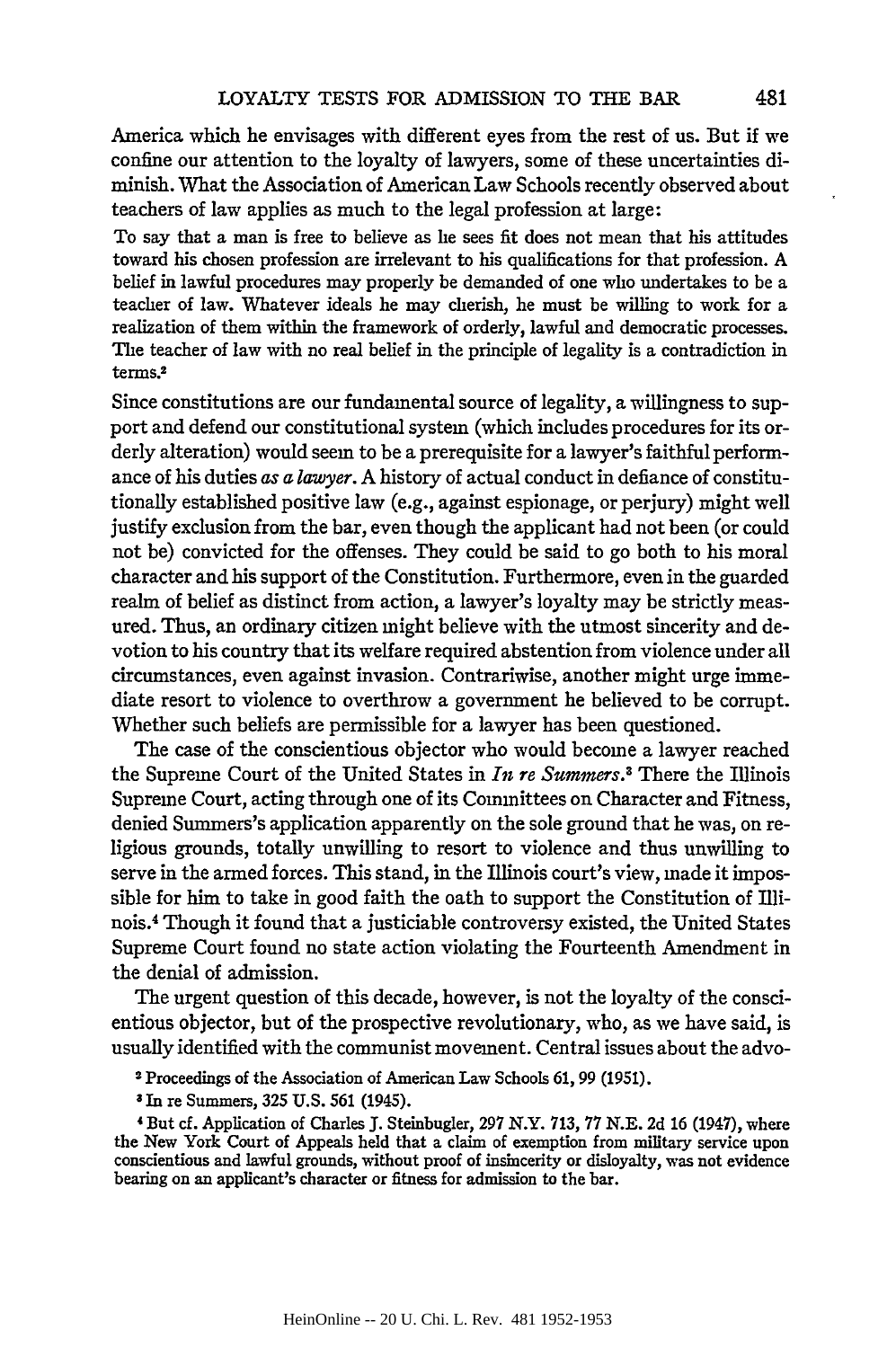cacy of violent overthrow of the government and about the inquiries that may be made to discover it are raised by the more recent Illinois case of George A.<sup>5</sup> There seems to be no indication whatever that George A. was in fact a Communist. He attracted the attention of the Committee by expounding, as one of the principles of the Constitution, the "right of revolution" in Jeffersonian terms. Then, when a panel and later the full Committee sought to inquire further into his political beliefs to detect, one supposes, the degree of communist influence, George A. refused on principle to answer questions about his political associations, reading habits, or anything else that would disclose any attitudes save those he himself chose to expound to the Committee. He was denied admission, and has not as yet filed a petition to have the denial judicially reviewed.<sup>6</sup>

These two cases are apt and important illustrations of the extent to which bar examiners may choose to investigate questions of loyalty, and of the apparent range of discretion which their mandate to determine "good moral character" leaves them. The question is not, however, one to be approached primarily as a matter of constitutional limitations. There are limitations, to be sure, which are discussed below. More important are the actual practices of bar examiners, courts, and legislatures. Those practices can be modified by the bodies that have evolved them. Whatever the limits of their inquisitorial and exclusionary powers, they may find it advisable not to press to those limits. And examining bodies whose procedures are still innocent of loyalty tests may, on considering the difficulties involved, decide to go on in the old-fashioned way.

The legislature, the courts, and the bar itself-each exercises some control over admission.

The power of the legislature to regulate admission to the bar has evoked varied degrees of judicial protest. In the name of "inherent powers," presumably founded on the relations of the Inns of Court to the law courts in Westminster, or of "separation of powers" and the independence of the judiciary, the courts have occasionally rebuffed the intrusion of the legislature, especially when it inclined to lower the barriers. The legislators, on their side, have summoned the mighty engine of "police power"-the power to regulate callings and professions in the interest of public health, safety, and welfare. The result, generally, is a practical if not entirely logical compromise. The legislature may set

**5** The abbreviated name is used to facilitate impersonal discussion rather than to disguise identity. The individual concerned, George Anastaplo, a graduate of the Law School of the University of Chicago, was denied admission to the Illinois Bar in June, 1951. He has privately published a useful collection of excerpts from the proceedings, with his analysis and criticisms, in Anastaplo, Some Rash Innovations and Speculations (1951). See also, London, Heresy and the Illinois Bar: The Application of George Anastaplo for Admission, 12 Lawyers Guild Review 163 (1952).

**6** The Illinois Supreme Court has held that it will not reverse the denial of a certificate of character and fitness in the absence of a clear showing of abuse of discretion **by** the Committee. In ie Frank, 293 Ill. **263,** 127 N.E. 640 (1920). See Sprecker, Admission to Practice Law in Illinois, 46 Ill. L. Rev. **811 (1952).**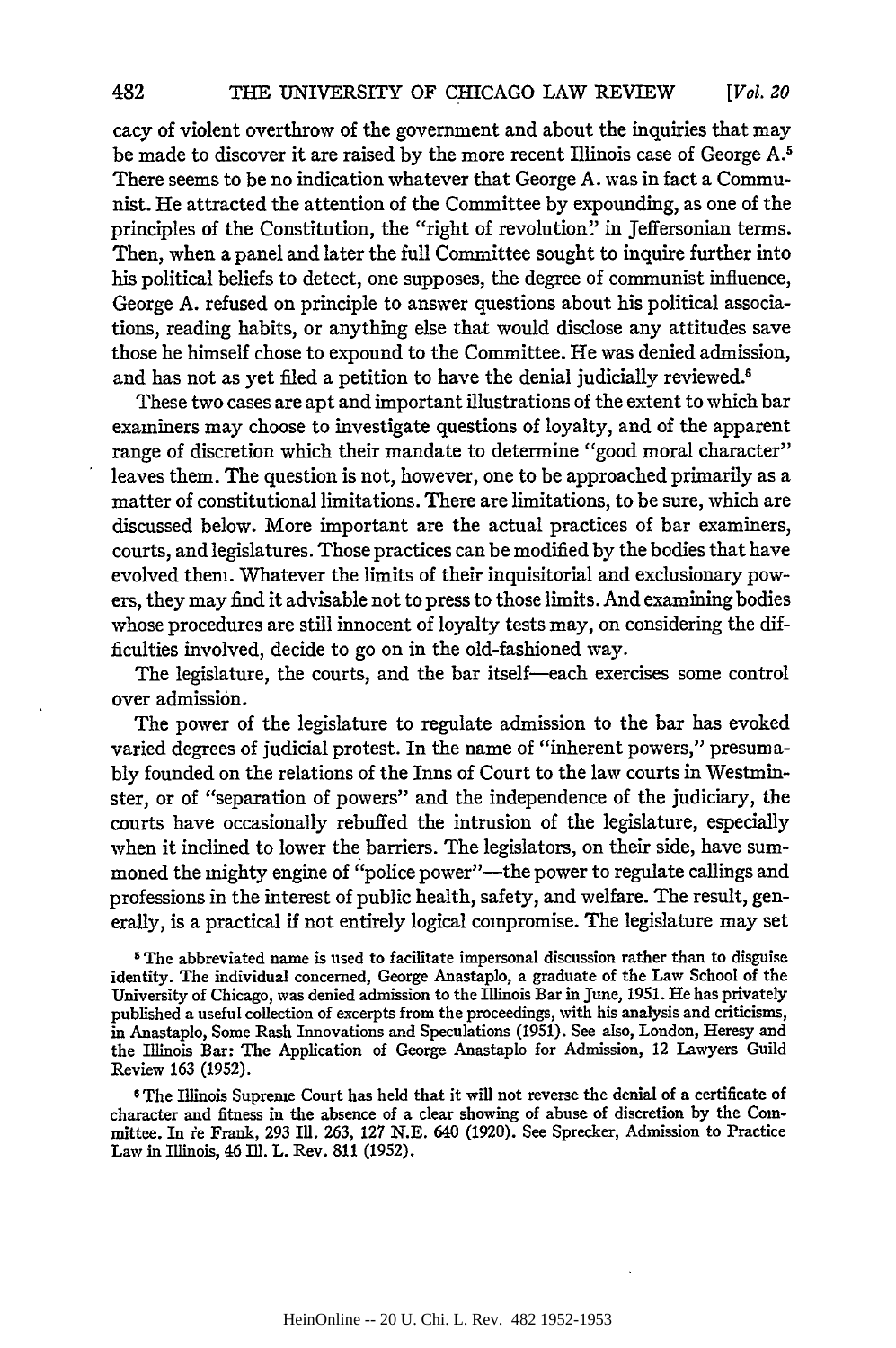qualifications; the courts may add to them.7 In any case, no conflict has developed in the area with which we are concerned.

Whatever the source of power, it is exercised in every state by committees of lawyers under some judicial supervision.<sup>8</sup> The certification of good moral character may, in some states, be delegated to district judges, but they in turn may call on the local bar for assistance. In surveying the variety of requirements that bear on loyalty, the source of the requirement will be mentioned whenever it seems relevant. It makes little difference in immediate effect. However, the strength of a rule as an expression of public policy is certainly greater when it is promulgated by the legislature or the supreme court of a state than when it is the practice of a committee or of individual members of a committee. And the strength of a rule, as against legal attacks on its validity, is clearly enhanced when it is the offspring of the very court asked to undo it, rather than of the legislature or a committee of the bar.

## OATHs **AND** AFIDAVITS **OF** LOYALTY

Only a few states have so far prescribed for lawyers a loyalty oath going beyond the traditional promise to uphold the state and national Constitutions. In 1952, the Kentucky Court of Appeals added the requirement for admission that "no person who is a Communist or who advocates the overthrow of government by force may become or remain a member of the Bar." Applicants for admission in that state are now required to take an oath generally following the language of the court's mandate.9

**7** See generally on the role of court and legislature in governing admission to practice law, Green, The Courts' Power Over Admission and Disbarment, 4 Tex. L. Rev. 1 (1925); Power of Legislature Respecting Admission to Bar, 144 A.L.R. **150** (1943).

**8** Survey of the Legal Profession, Bar Examinations and Requirements for Admission to the Bar 77 (1952).

**9** Letter from R. Vincent Goodlatt, Esq., Secretary, State Board of Bar Examiners (Oct. **30,** 1952). See also N.J. Stat. Ann. (1949) Tit. 41, §§ 1-3. The New Jersey legislature, in 1949, passed this statute requiring an oath of all public officials and employees and all counselors and attorneys at law. The oath confines itself to an abjuration of belief, advocacy, etc., of forcible or unlawful change in government, and of affiliation with organizations having such aims. To these conventional loyalty oath terms is added a provision that echoes the verbiage of another age: "... and that I am not bound by any allegiance to any foreign prince, potentate, state or sovereignty whatever. So Help me God." Nominees of the Progressive party in the general election of 1948 attacked the constitutionality of this statute and other related statutes prescribing similar oaths for nominees for public office. In Imbrie v. Marsh, 3 N.J. 578, 71 A. 2d 352 (1950), the New Jersey Supreme Court held that so much of the challenged legislation as was applicable to the governor, members of the legislature, and candidates for those offices was unconstitutional and void, since the legislature does not have the power to vary the oaths prescribed in the state constitution for those offices. It did not mention the validity of the provision relating to lawyers. However, since the Imbrie decision, the supreme court has not administered the statutory oath to incoming lawyers. Letter from John Gildea, Esq., Deputy Clerk, Supreme Court of New Jersey (Dec. 19, 1952). But cf. Thorp v. Board of Trustees, 6 N.J. 498, 79 A. **2d** 462 (1951), holding an identical oath constitutional when applied to teachers.

See also questions in the Michigan, New York, Rhode Island, and Illinois applicants'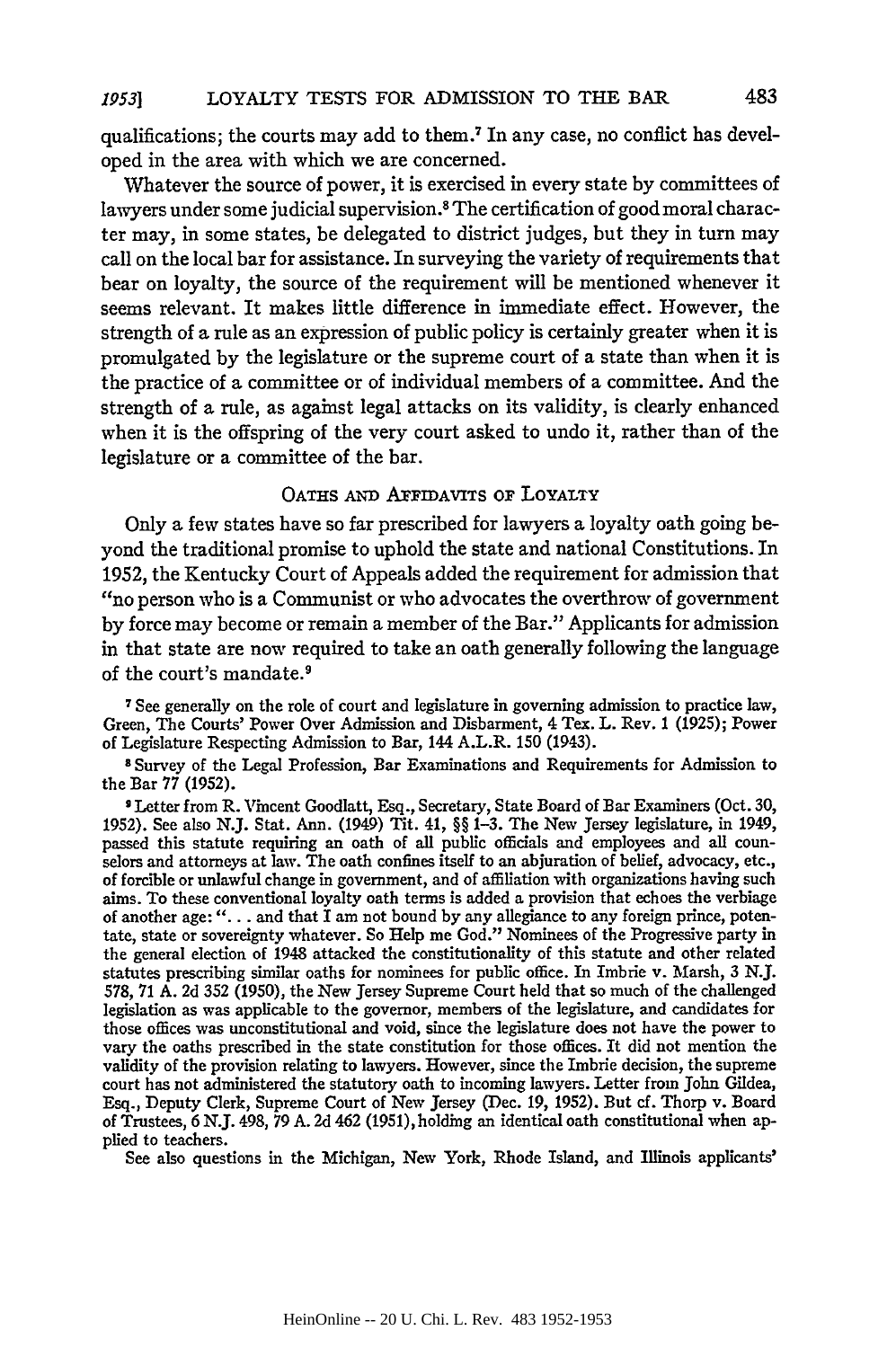Alaska's oath can claim the distinction of antedating the current preoccupation with loyalty. In 1941, its legislature set up a formidable barrier against subversive penetration that deserves to be reproduced in full:

Every applicant shall state under oath that he is a citizen of the United States. If a citizen by birth he shall state his birthplace and date of birth; if a citizen by naturalization, the time, place and court in which he or his ancestor made his declaration of intention and petition for admission to citizenship, and that he has, neither by word nor deed, committed any act in any foreign country inconsistent with United States citizenship or his allegiance thereto; that he is not, and has not been a member of any organization, association, society, or group that advises, advocates, or teaches opposition to all organized government; that he does not believe in, advise, advocate or teach, is not, and has not been a member of or affiliated with any organization, association, society or group that believes in, advises, advocates or teaches the overthrow by force or violence of the Government of the United States or of all forms of law, and that he does not believe in or practice sabotage; that he has not at any time or place been convicted of a misdemeanor involving moral turpitude or of a felony, or been disbarred or suspended.<sup>10</sup>

By virtue of a slip of punctuation, most of this statute could be read as applying only to naturalized citizens; but this was probably not the legislative intent, and the statute is not so interpreted by the bar examiners of Alaska. As for the effect under the statute of past behavior, we are advised that a majority of the examiners "have stated that they would interpret the Act to mean, for example, that one who was once a member of the Communist party but later resigned and presently disclaims any belief in or association with the party's doctrine would be ineligible for membership in the Alaska Bar."<sup>11</sup>

Three other states have set oaths for applicants that require an unqualified denial of past subversion. In two of them the initiative came entirely from the judiciary or the bar, though there is no reason to believe that the legislature regarded the action with any disfavor. The applicant's affidavit in Colorado contains the following:

The above-named applicant... states and represents.... That I am a native boml naturalized f

citizen of the United States of America; that I believe in its form of government and have never been disloyal thereto; and that I am not at this time, nor have I ever been, a member of any association, society or group which has for its object, or teaches or advocates the alteration of the form of government of the United States by force, or

questionnaires which, though set out as inquiries, have some resemblance to test oaths. The question on the Michigan, New York (1st and 2d Dep'ts), and Rhode Island forms asks: "Can you conscientiously and do you affirm that you are, without mental reservation, loyal to the Government of the United States?" Illinois question 20 reads, "Do you now without any mental reservation and will you hereafter loyally support the Constitution of the United States and the Constitution of the State of Illinois?"

**<sup>10</sup>**Alaska Comp. Laws Ann. (1949) § 35-2-42.

**<sup>1</sup>** Letter from J. Gerald Williams, Esq., Attorney General of Alaska (Nov. **7,** 1952).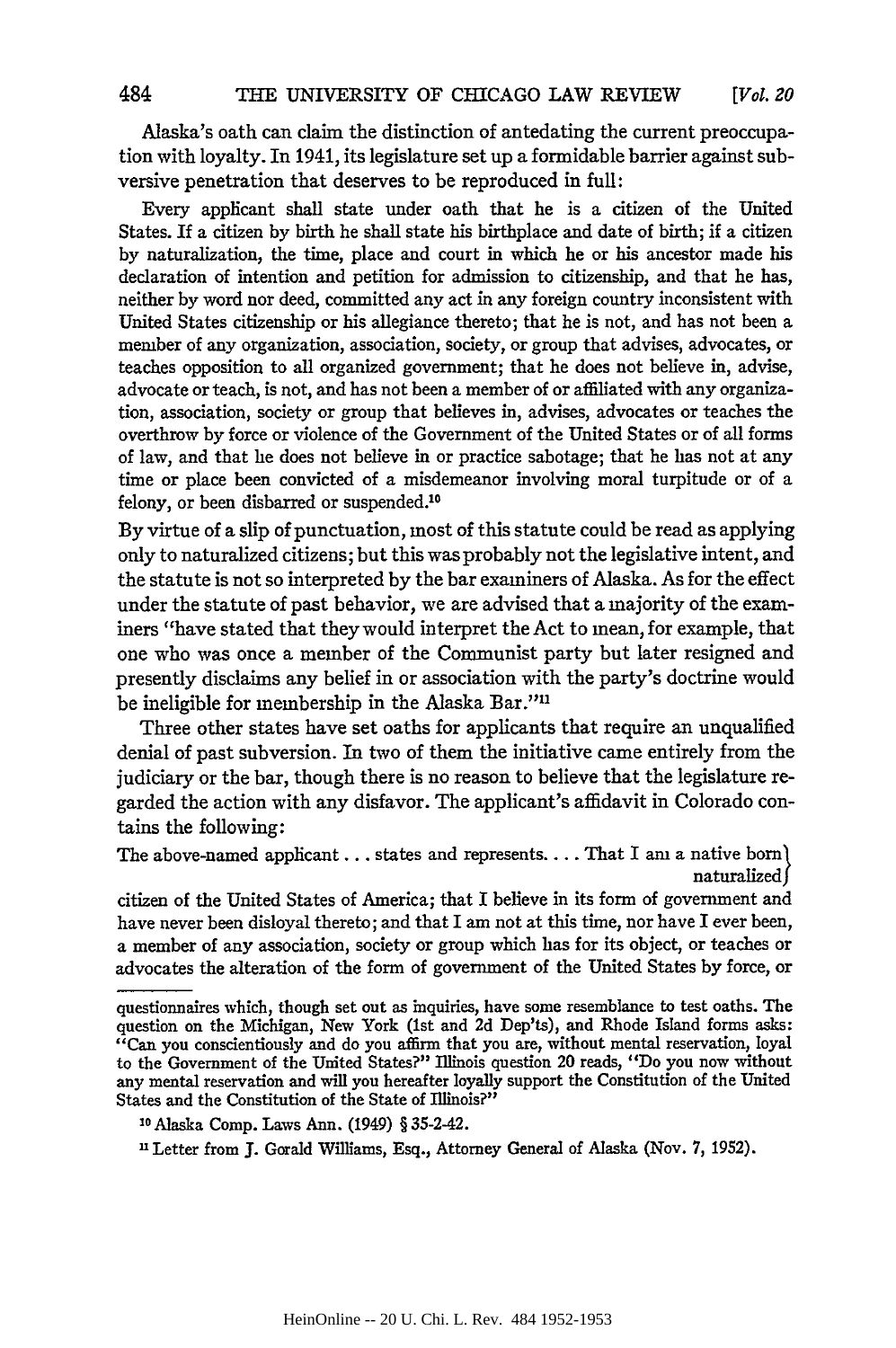which has been declared a subversive group **by** the Department of Justice of the United States.<sup>12</sup>

That the declaration is intended to be made without any reservations is indicated by the wording of many other paragraphs of the application, which uniformly add "except as follows" (e.g., "I have never been discharged from any employment, except as follows"). In Washington, the state bar recommended to the supreme court that a specific disavowal of Communist party membership be included in the admission oath. The court modified the suggestion and added to the oath this provision: "I am not now and never have been a member of any organization having as its purpose and object the overthrow of the United States government by force or violence."<sup>13</sup>

Finally, when the Oklahoma legislature demanded of all public employees an "Oath of Allegiance" of remarkable scope as to past, present, and future subversion, the Oklahoma Supreme Court promptly adopted it as a supplement to the admission oath for lawyers and found it free of all constitutional infirmities.14 In

Question 2, Application for Admission to the Bar of Colorado (Form No. 2).

**"3** Clause 2, Oath of Attorney, State of Washington. For an account of the background of this provision, see Washington Supreme Court Adopts Canons of Professional and Judicial Ethics and Non-Communist Admission Oath, 34 **J.** Am. Jud. Soc. 173 (1951); Report of Committee on Legal Education of Washington State Bar Association, 25 Wash. L. Rev. **367** (1950).

"4 Board of Regents v. Updegraff, 205 Okla. **301,** 237 P. 2d 131 (1951). The text of the oath is:

*I,* **- ,** do solemnly swear (or affirm) that I will support and defend the Constitution of the United States and the Constitution of the State of Oklahoma against all enemies, foreign and domestic; that I will bear true faith and allegiance to the Constitution of the United States and the Constitution of the State of Oklahoma; that I take this obligation freely, without any mental reservation or purpose of evasion; and that I will well and faithfully dis-

charge the duties upon which I am about to enter.<br>
"And I do further swear (or affirm) that I do not advocate, nor am I a member of any party<br>
or organization, political or otherwise, that now advocates the overthrow of th of the United States or of the State of Oklahoma by force or violence or other unlawful means; That I am not affiliated directly or indirectly with the Communist Party, the Third Communist International, with any foreign political agency, party, organization or Government, or with any agency, party, organization, association, or group whatever which has been officially determined by the United States Attorney General or other authorized agency of the United States to be a communist front or subversive Organization, nor do I advocate revolution, teach or justify a program of sabotage, force or violence, sedition or treason, against the Government of the United States or of this State, nor do I advocate directly or indirectly, teach or justify **by** any means whatsoever, the overthrow of the Government of the United States or of this State, or change in the form of Government thereof, by force or any unlawful means; that I will take up arms in the defense of the United States in time of War, or National emergency, **if** necessary; that within the five (5) years immediately preceding the taking of this oath (or affirmation) I have not been a member of The Communist Party, The Third Communist International, or of any agency, party, organization, association, or group whatever which has been officially determined **by** the United States Attorney General or other authorized public agency of the United States to be a communist front or subversive organization, or of any party or organization, political or otherwise, that advocated the overthrow of the Government of the United States or of the State of Oklahoma by force or violence or other unlawful means;

"And I do further swear (or affirm) that during such time as I **am...** [name of office or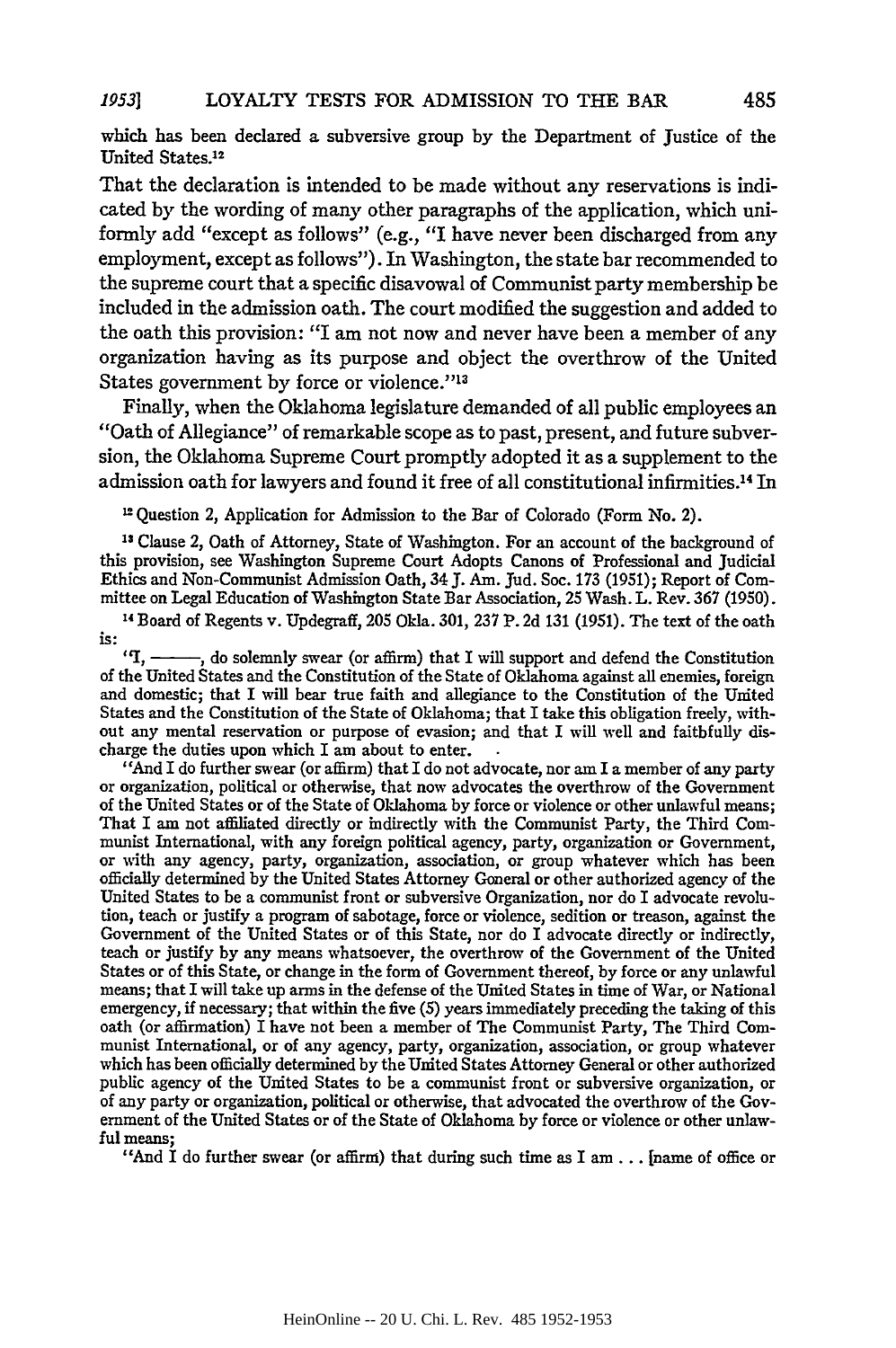*Wieman v. Updegraff*,<sup>15</sup> however, the Supreme Court of the United States found this oath, it seems fair to say, just a little bit unconstitutional.

Its infirmity lay in an interpretation by the Supreme Court of Oklahoma which made it impossible for an employee to show that his membership in a subversive organization had been an innocent one. The Court, through Mr. justice Clark, pointed out that in each of three loyalty test cases already decided it had insisted that knowledge of the unlawful purposes of an organization was essential."6 To bar a candidate for office or a civil servant or a teacher because of an affiliation maintained in reasonable ignorance of its import would be a denial of due process. This was the case with the Oklahoma oath, so the Oklahoma courts were reversed without any disposition of other interesting problems that had been raised.

One of these was clearly the validity of the five-year retrospective ban on subversive membership. It will be recalled that the significance for public employment of past membership in suspect organizations had already been before the Court in *Garner v. Board of Public Works.<sup>17</sup>*There the Court held that an oath for municipal employees requiring them to disclaim membership in subversive organizations during a preceding five-year period was neither a bill of attainder nor an ex post facto law, especially since five years had already elapsed between the prohibition of employment to members of such organizations and the requirement of the oath. These special facts would not yet apply to the oaths here under review. Since the Court divided closely on the validity of the oath in the *Garner* case because of its retrospective features, one may seriously question both the five-year provision of the Oklahoma oath and the "never have been" language of the others.

Are they not ex post facto laws? To put a simple case, certainly a person who joined the Communist Political Association during World War II when Russia was our ally and Earl Browder had undertaken to shake hands with **J.** P. Morgan<sup>18</sup> had no expectation that he was doing an act which would later disqualify him from becoming a lawyer (or a public employee or teacher). The Oklahoma Supreme Court, in a generally unilluminating opinion, missed the distinction between the five-year provision in its oath, which sprang full-blown from the legislature in **1951,** and that of the oath in the *Garner* case, which was authorized in 1941, but not put into effect until 1948. It further asserted that separation from a state college staff was not the sort of "punishment" that an ex post facto law

<sup>&#</sup>x27;an employee'] I will not advocate and that I will not become a member of any party or organization, political or otherwise, that advocates the overthrow of the Government of the United States or of the State of Oklahoma by force or violence or other unlawful means."

**<sup>16</sup>** 344 **U.S. 183** (1952).

**<sup>16</sup>Adler** v. Board of Education, 342 U.S. 485 (1952); Garner v. Board of Public Works, 341 U.S. **716 (1951);** Gerende v. Board of Supervisors, 341 U.S. 56 (1951).

**<sup>7</sup>** 341 **U.S. 716 (1951).**

**Is** Schlesinger, The Vital Center 110 (1949).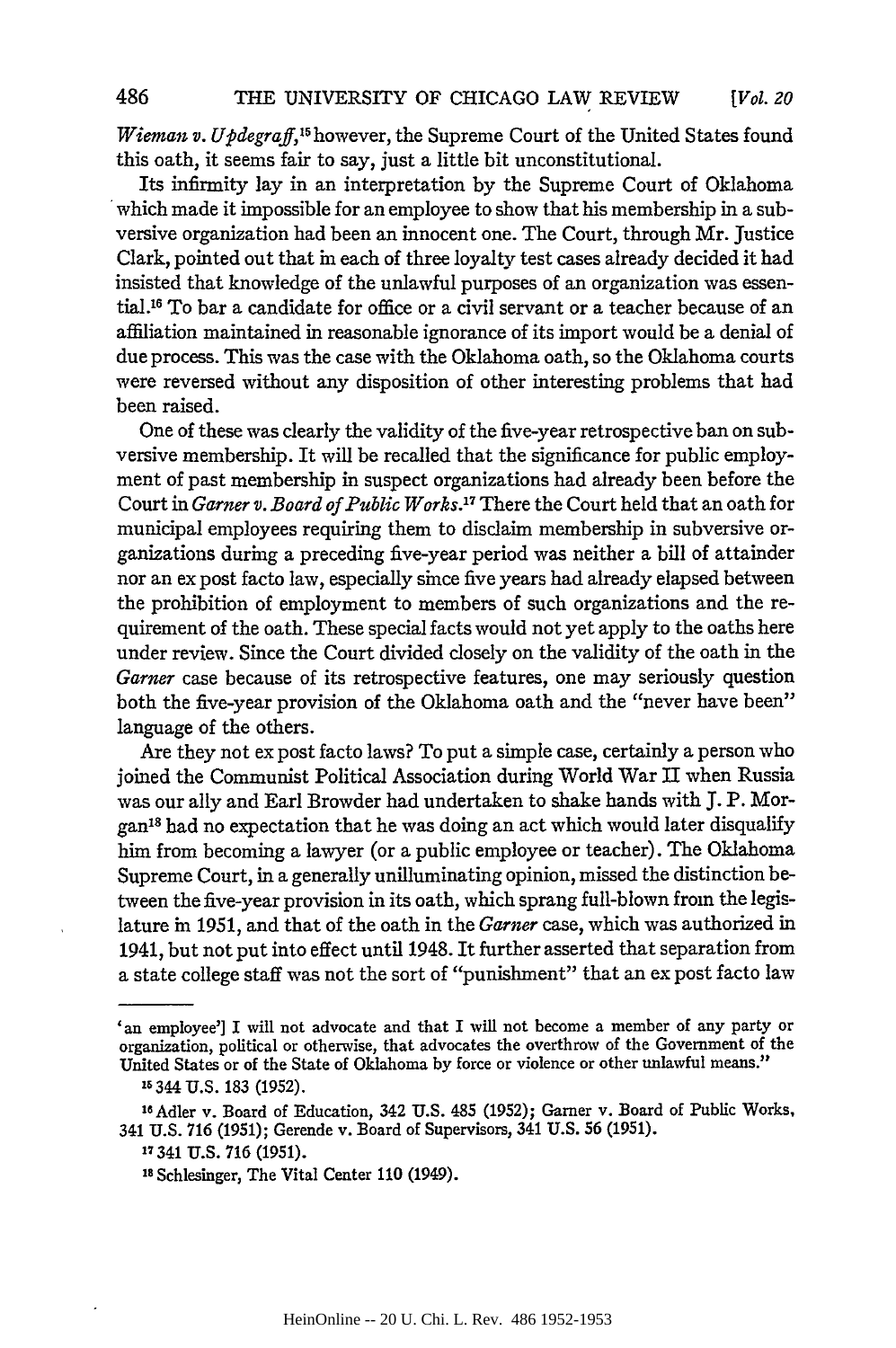is struck down for imposing. 19 To be sure, the United States Supreme Court bypassed this issue in the *Garner* case, but if there is any vitality at all left to the once-great cases of *Cummings v. Missouri*<sup>20</sup> and *Ex Parte Garland*,<sup>21</sup> it must reside in their holding that "punishment" in the ex post facto context includes deprivation of the opportunity to practice a profession. Cummings, it will be remembered, was a priest; Garland, a lawyer. The Court in the *Garland* case recognized a distinction between setting qualifications and inflicting punishment.<sup>22</sup> There is room for argument whether freedom from some of the affiliations and conduct proscribed may not constitute reasonable qualifications for admission. But the absence from these oaths of any opportunity for repentance or explanation seems to fit them into the pattern condemned in the *Garland* case. It is their unequivocal character that distinguishes them from a variety of other demands (to be discussed below) for sworn information about the same sorts of affiliations.

It is safe to say, then, that all the lawyers' oaths now in operation or in prospect are contrary to due process unless they are construed to include a requirement of *knowing* participation in subversive movements. All of them, one may further venture, are ex post facto laws and invalid to the extent that their terms flatly exclude candidates on account of lawful conduct occurring before the promulgation of the oath. But an oath like Oklahoma's is, as has been suggested, only a little bit unconstitutional at this moment in history. One word-"knowingly"--meets the due process argument; and the passage of time will blunt the ex post facto objection.

Even in unconstitutional form these oaths are indicative of the kinds of barriers to admission some authorities want to raise. If these particular barriers are not wholly effective as a result of lingering constitutional limitations, cannot others, equally formidable, be constructed out of the unquarried depths of "good moral character"? Though remote membership in a subversive organization may not automatically disqualify, perhaps it may be reviewed in judging the applicant's character and fitness; and if such matters are open to consideration at all, the applicant may be required to disclose them to the examiners.

### **INQUIRIES** TO CANDIDATES BEARING ON LOYALTY

Before surveying the kinds of questions that are put to applicants, it may be desirable to describe the sources of information used in this discussion, with more prominence than the obscurity of a footnote. There are two useful compendia on bar admission practices, one a substantial pamphlet summarizing, from official sources, the requirements for each state,23 the other a recently pub-

**19** Board of Regents of Oklahoma Agricultural Colleges v. Updegraff, 237 P. 2d 131, 138 (Okla., 1951).

**20** 4 Wall. (U.S.) 277 (1867).

**214** Wall. (U.S.) 333 (1867).

2 Ibid., at 379. **<sup>2</sup>**

**3** Rules for Admission to the Bar (West Pub. Co., 1951).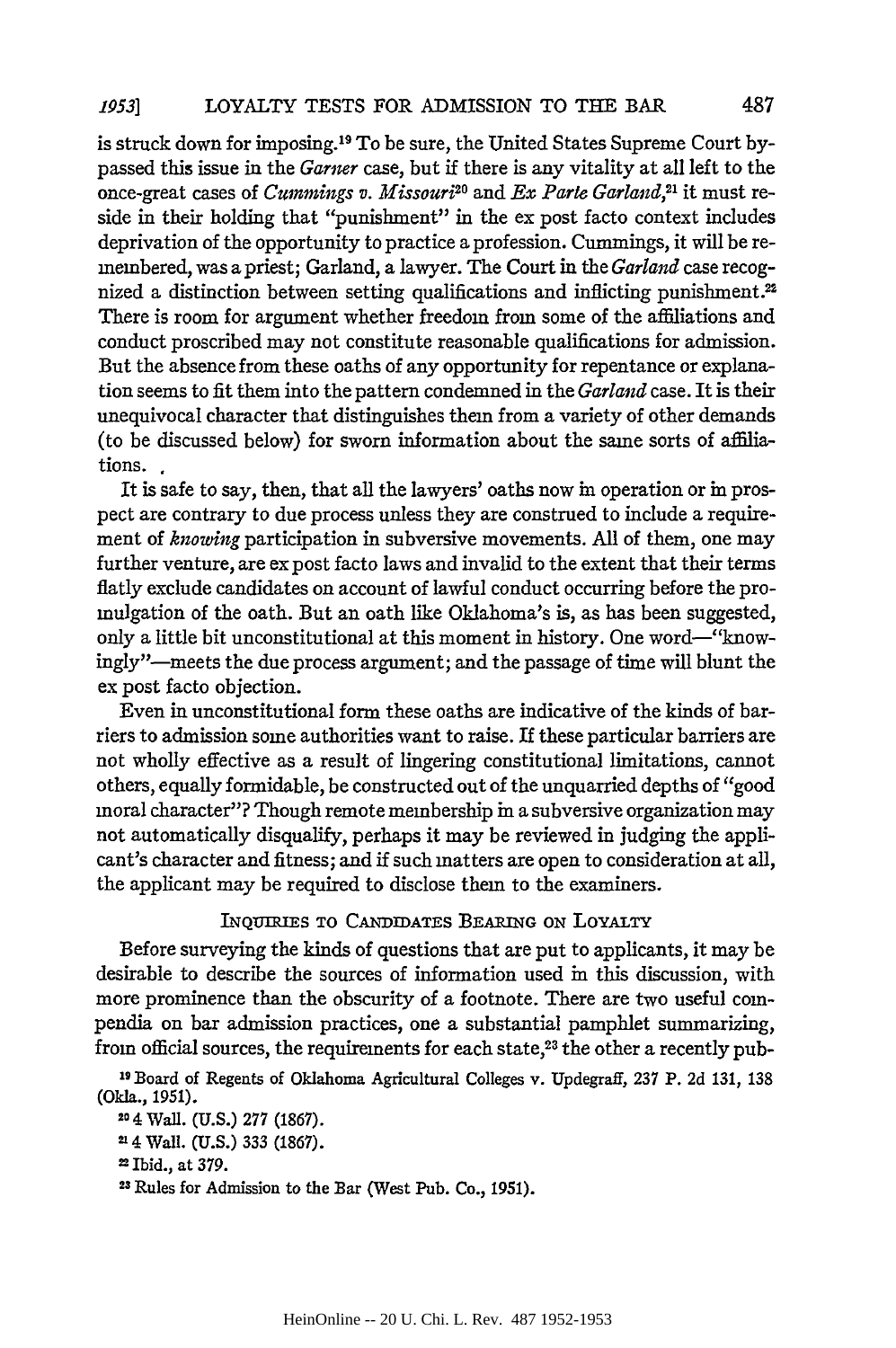lished monograph in the Survey of the Legal Profession.<sup>24</sup> Neither contains any detailed information on political tests, which is not surprising in view of the relative novelty of such tests and, as will appear, the sporadic character of their administration. We consequently circularized the bar examiners of all the states, the District of Columbia, Alaska, and Hawaii, asking if they had any settled mandate or policy about the effect of "past or present subversive beliefs or acts" on admissibility, what weight they attached to such beliefs or acts "as bearing on character and fitness," whether they had formulated standards to guide them in this field, and what sort of inquiries they made. Replies were received from all but five of the jurisdictions addressed,<sup>25</sup> most of them quite helpful. In some states the determination of character is left very largely to county committees. A few of these were also queried in populous areas,<sup>26</sup> and where it appeared that there might be significant variation within a state.

Between a third and a half of the states require an interview with a character committee as a routine part of the admissions process; others may summon the candidate if his papers suggest that an interview is desirable.27 As the result of rumors of close questioning by some committees, it was decided to direct a questionnaire to a group of recent law school graduates, inquiring about their experiences. The questionnaire was constructed on the basis of a few first-hand reports, and requested the respondent to say whether he had been asked any of a range of questions, beginning with one about membership in the Communist party and ending with a variety of recent political issues, e.g., the President's seizure of the steel mills and the Marshall Plan, opinions on which might be elicited to establish conformity either with a communist line or with an examiner's line. Most of the putative questions, however, dealt with familiar indices of subversiveness, such as the Attorney General's list of subversive organizations and association with Communists.

The questionnaires were sent to the last three graduating classes (1950, 1951, and 1952) of the Yale and University of Chicago Law Schools, who were selected because they could be easily reached, because it was hoped they would have above-average motivation to take the trouble to reply, because they were expected to produce a good geographical dispersion, and because they (more than older groups) would have been exposed to loyalty tests. All these assumptions

**<sup>24</sup>**Survey of the Legal Profession, Bar Examinations and Requirements for Admission to the Bar (1952).

**2 5** Arizona, Hawaii, North Carolina, Oregon, and Virginia.

**<sup>26</sup>**Connecticut, New York, Ohio, Pennsylvania, and Texas. In New York State the admitting units are the four appellate departments each of which has its own character committee. In Illinois, the Supreme Court appoints a character committee for each appellate district.

**<sup>2</sup> <sup>7</sup>**Survey of the Legal Profession, op. cit. supra note 24, at **257** suggests that more than half the states require an interview. Our survey, on the other hand, disclosed such a requirement by only a few more than one third of the states.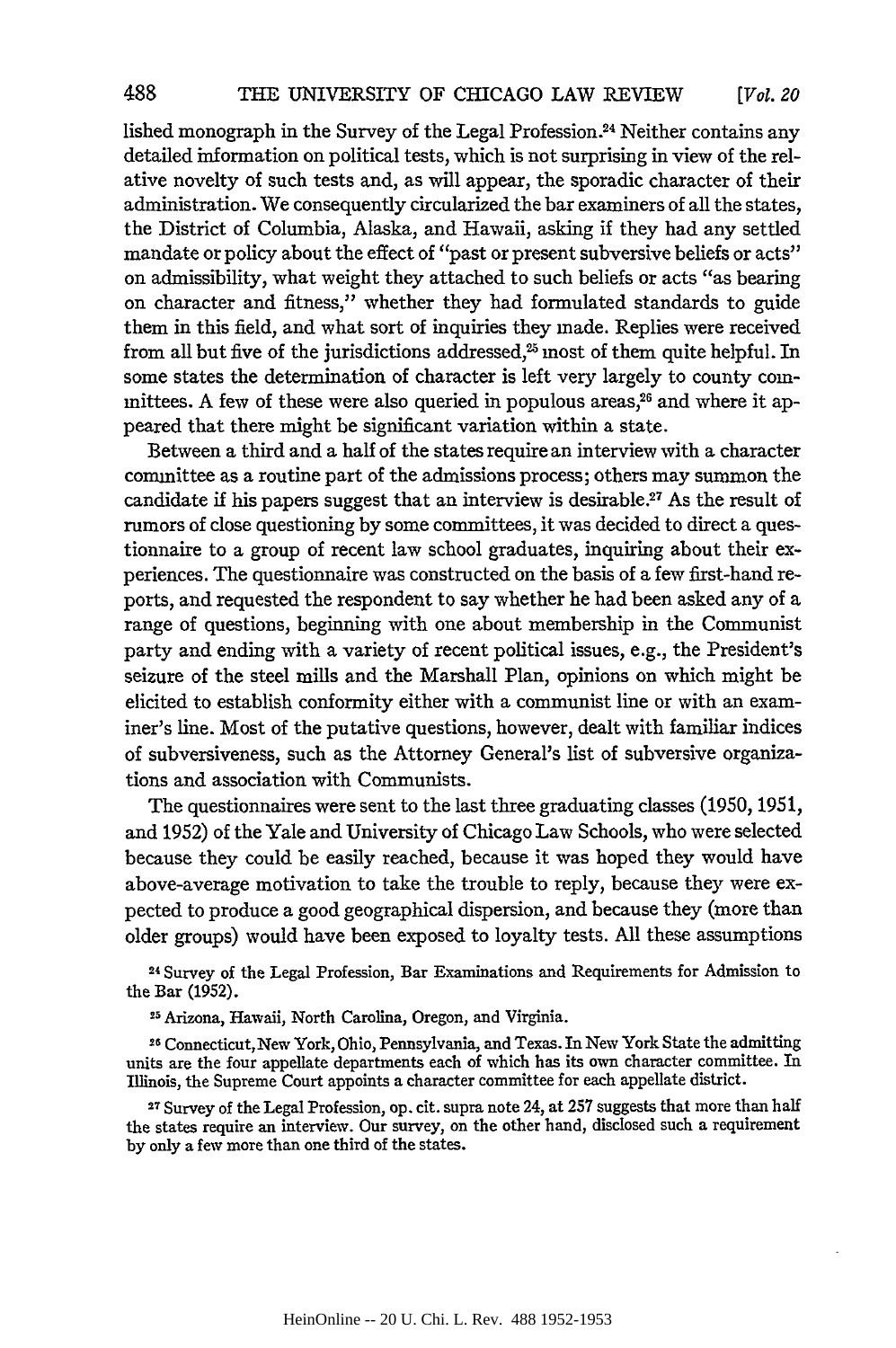were justified, as the tabulation in the note below shows.28 The weakness of the questionnaire lay in the assumption that any recurring pattern of oral interrogation would emerge. None did (except *within* some committees), and no statistical tabulation of the results is feasible. What we did get from many cooperative respondents was a wealth of information about all loyalty aspects of admissions procedure, supplementing that supplied by the examiners.

Bar examiners, it appears, have had little specific guidance from the courts or legislatures in this field. Where there is a valid loyalty oath, they may, of course, undertake to exclude those who cannot honestly subscribe to it. And where a state has embarked upon an ambitious program of "communist control," the examiners may feel that it evidences a general public policy which they should try to carry out. We have no express communications to this effect, however, and it may, with plausibility, be argued that if the legislature harries Communists in six different ways but says nothing about admitting communist lawyers, it has no policy on that score. Such a doubt is raised, for example, about the laws of Michigan, which have, in the last few years, piled up a veritable code of anticommunist measures.<sup>29</sup> At its 1951 meeting, the Michigan Bar Association recommended passage of a statute giving the Association access to information about subversives in the hands of the state police in aid of disbarment proceedings, and a change in the canons of ethics to make advocacy of violent overthrow a ground for disbarment. The Michigan Supreme Court amended the

| <sup>28</sup> Response to questionnaires: |      |          |
|-------------------------------------------|------|----------|
|                                           | Yale | Chicago  |
|                                           |      | 280      |
|                                           |      | 18       |
| Net Group Reached 495                     |      | 262      |
|                                           |      | 87       |
|                                           |      | $33.2\%$ |

Distribution of Replies:

|                                   | California 16 Massachusetts 7 Oregon 5 |  |
|-----------------------------------|----------------------------------------|--|
|                                   |                                        |  |
|                                   |                                        |  |
|                                   |                                        |  |
|                                   |                                        |  |
|                                   |                                        |  |
|                                   |                                        |  |
|                                   |                                        |  |
| $Marvland \ldots \ldots \ldots 3$ |                                        |  |

One or two replies from: Alabama, Alaska, Arizona, Arkansas, Delaware, Georgia, Idaho, Indiana, Kansas, Kentucky, Nevada, New Mexico, West Virginia, Wyoming.

No replies from: Louisiana, Mississippi, Montana, Nebraska, New Hampshire, North Carolina, North Dakota, South Carolina, South Dakota, Utah, Vermont, Virginia.

**<sup>29</sup>**See Mich. Stat. Ann. (Supp., 1951) §§ 28.236, 28.243(1) to (5), 28.813(1) to (4), 27.3178 (71a); Mich. Const. Art. II, § 22.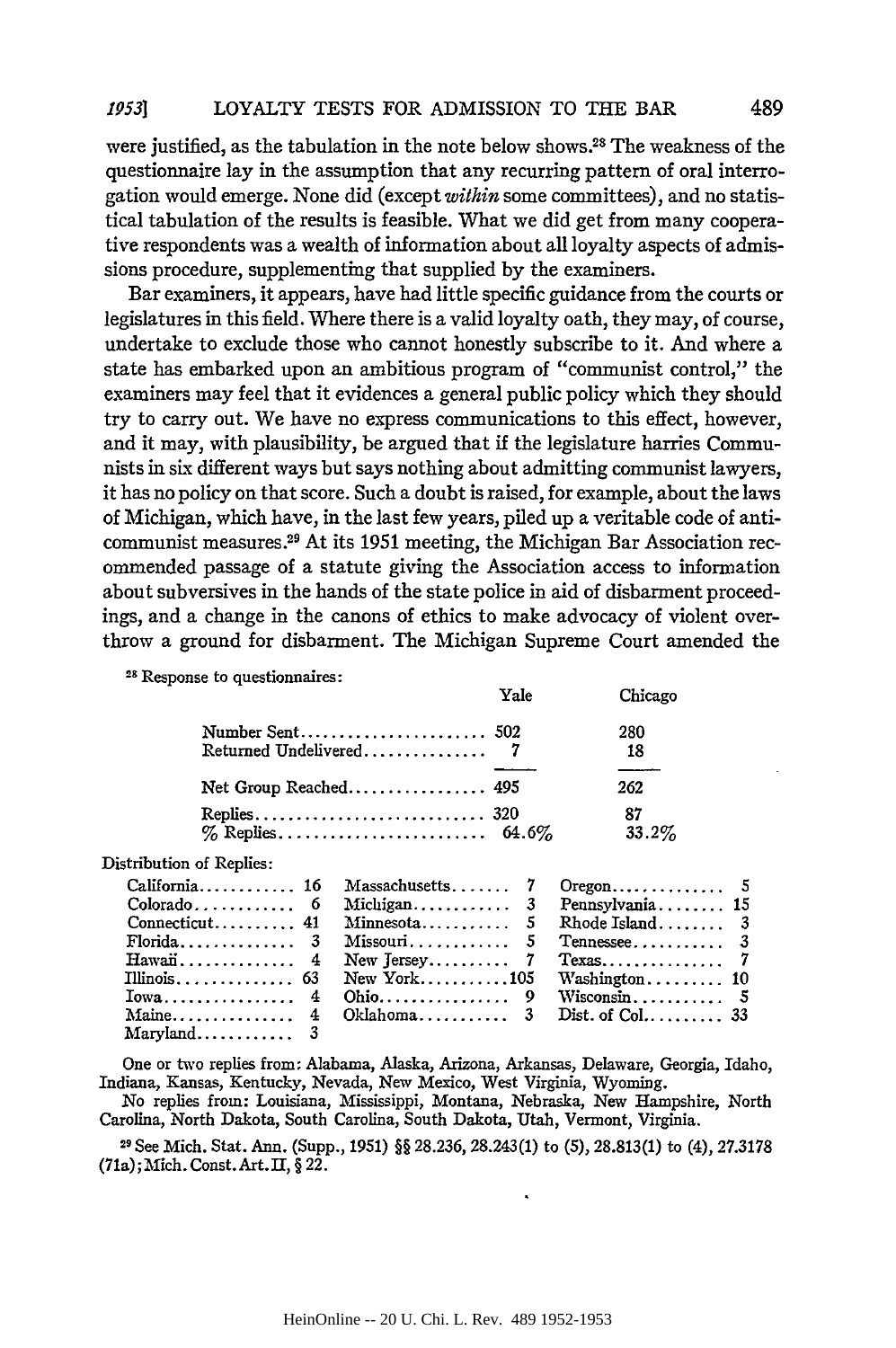canon, but the legislation died in committee.<sup>30</sup> The situation is similar in Massachusetts. 31 In neither of those great states (on the basis of limited information) did the examiners in recent years make any out-of-the-ordinary efforts to discover subversives.<sup>32</sup>

The argument that if the legislature has set out to annihilate communism, it will come to lawyers in its own good time, gains support from the Maryland experience. Maryland's famous Ober Act, passed in 1949, created the category of "subversive person," who is barred from holding office, etc. An act of the General Assembly in 1952 now requires the Court of Appeals to find that an applicant for admission to the bar is "not a subversive person, as defined **by** the Subversive Activities Act of 1949."33

This is one of two legislative loyalty standards for lawyers, aside from oaths, that have come to our attention. The other is California's Business and Professional Code, amended in 1951 to provide that "no person who advocates overthrow of the Government of the United States or of this State by force, violence, or other unconstitutional means shall be certified" for a license to practice; if already licensed, this is a ground for disbarment.34 Two states have rules of court laying down general loyalty standards. Kentucky's has already been mentioned: "No person who is a Communist or who advocates the overthrow of government by force may become or remain a member of the bar of the State of Kentucky."<sup>35</sup> New York's has been in existence since 1921. In its current form it requires the applicant to "furnish satisfactory proof to the effect: (1) That he believes in the form of government of the United States and is loyal to such government. . . .<sup>1286</sup> It is this rule that is the basis for the following question in the New York applicant's questionnaire:

(A) Do you believe in the principles underlying the form of government of the United States?

30Stason, Disciplining Subversive Members of the Bar, 30 Mich. S.BJ. No. 12, at 16 (1951); Canon 32 Amended, 31 ibid. No. 4, at 31 (1952).

**31** See Mass. Ann. Laws (Supp., 1951) §§ 264-16 to 264-23, 50-1.

<sup>32</sup>The seven recent applicants' questionnaires from Massachusetts and the three from Michigan disclosed no loyalty questioning by the interviewers. But see note 9 supra for a loyalty question in a Michigan form. The State Board of Bar Examiners in Michigan recently decided, for the first time, to summon an applicant for oral examination on loyalty grounds. Letter from Stanley E. Beattie, Esq. (Jan. 7, 1953). He was cleared. Ibid. (Jan. 22, 1953).

**31** Md. Acts (1952) c. 27, p. 243. The Ober Act, Md. Ann. Code Gen. Laws, Art. **85A,** defines "subversive person" as follows: "'Subversive person' means any person who commits, attempts to commit, or aids in the commission, or advocates, abets, advises or teaches by any means any person to commit, attempt to commit, or aid in the commission of any act intended to overthrow, destroy or alter, or to assist in the overthrow, destruction or alteration of, the constitutional form of the Government of the United States, or of the State of Maryland, or any political sub-division of either of them, by revolution, force, or violence; or who is a member of a subversive organization or a foreign subversive organization."

<sup>34</sup>Calif. Bus. & Prof. Code (Deering, Supp., 1951) §§ 6064.1, 6106.1.

**35** Goodlatt, op. cit. supra note 9.

3 <sup>6</sup> N.Y. Rules of Civil Practice (Gilbert-Bliss, Supp., 1952) § 1.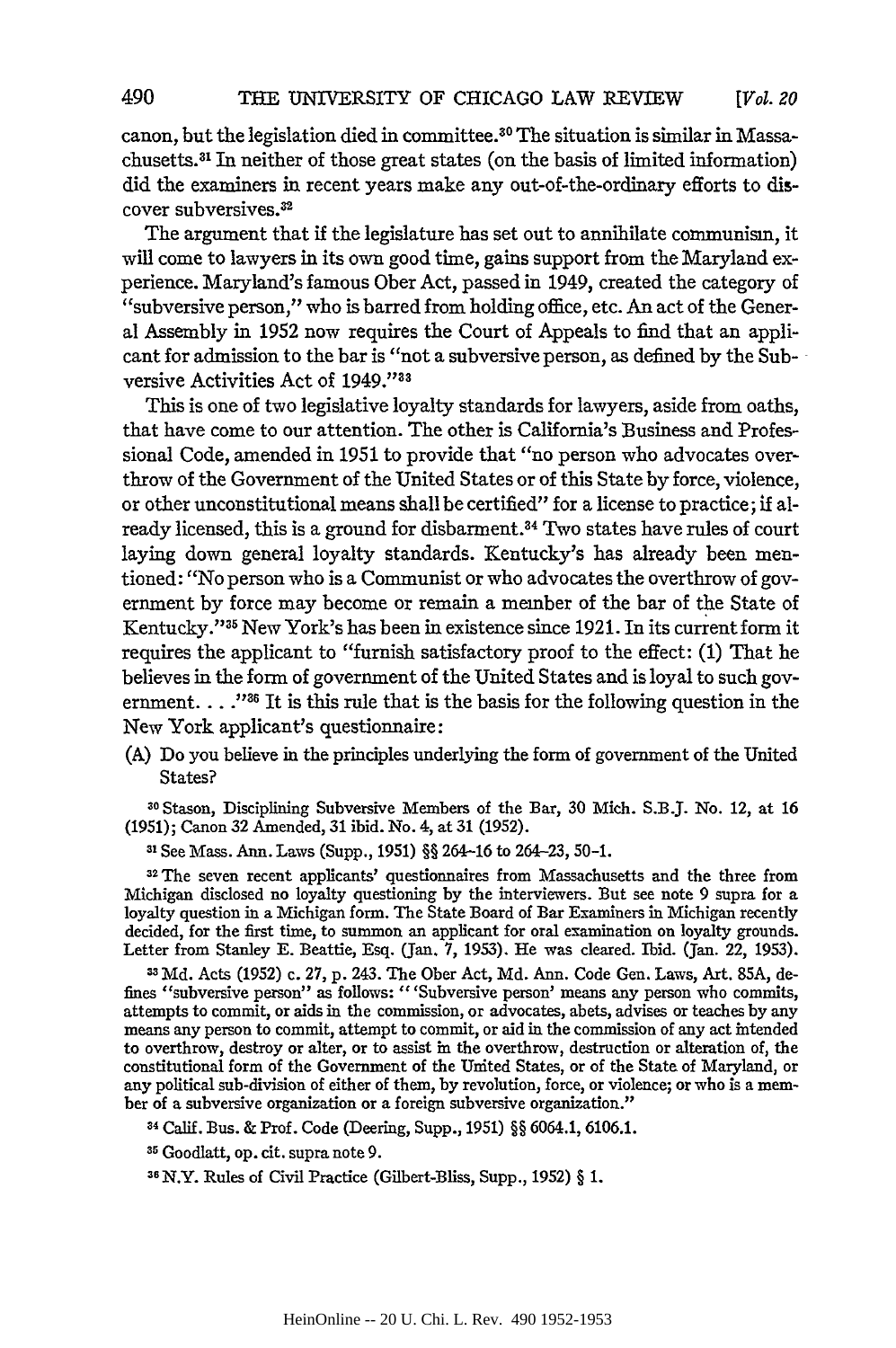#### LOYALTY **TESTS** FOR ADMISSION TO THE BAR *19531*

(B) Can you conscientiously and do you affirm that you are, without any mental reservation, loyal to the Government of United States?<sup>37</sup>

Perhaps one-third of the states have what may be called direct loyalty questions in their application forms; the phrasing of many of them suggests that a wrong answer would have serious consequences, but they fall a little short of setting positive standards. For example, Alabama asks:

- (a) Do you believe in the form of, and are you loyal to, the Government of the United States?
- **(b)** Are you a member of the Communist Party or affiliated with such party, or have you ever been?
- **(c)** Do you believe in, are you a member of, do you support, any organization that believes in or teaches the overthrow of the United States Government **by** force or **by** illegal or unconstitutional methods? Or have you ever belived **(sic)** in, belonged to or supported any such organization?<sup>38</sup>

Others follow either the New York pattern of a general question about loyalty, or the up-to-date formula exemplified **by** Alabama, or some combination of the two. <sup>39</sup>

The most remarkable question encountered is reported from Hawaii **by** an applicant. 40 After having answered "yes" or "no" to every organization on the Attorney General's list, plus several direct questions designed to avoid any possible escape for the guileful Communist (e.g. "Are you now, or have you ever been, a member of any organization or committee the name of which included the word 'Communist?' *"),* the applicant is finally confronted with this attempt to close the last loophole:

If you were to be listed as a "Communist" in the records of any federal investigative agency, what past actions or organizational affiliations of yours not already listed

**37** Question **23,** Applicants' Questionnaire, First Dep't, State of New York. Similar questions appear as numbers **31** and 34 of the Second Dep't Questionnaire. The questionnaires of the other two New York departments were not available to us.

**<sup>38</sup>**Question **15,** Application for Admission to Bar Examination, State of Alabama.

**3 <sup>9</sup>**Idaho, Illinois, Michigan, New Jersey, Ohio, Oklahoma, and Rhode Island have questions similar to those in the New York questionnaire.

Question 10(d) on the Indiana application reads: "Have you ever been a member of or affiliated with an organization which advocates the overthrow of the government of the United States by force and violence or have you ever been a member of or affiliated with an organization which is on the subversive list of the Attorney General of the United States?"

The North Dakota questionnaire asks: "Are you now or have you ever been a member of the Communist Party or any organization seeking the overthrow of our Government?"

The applicant's questionnaire of the Houston (Texas) Bar Association includes the following questions: "Do you belong to or advocate the principles of the Communist Party? Have you ever belonged to, or attended the meetings of that organization or any other group which individually, or as members, advocate the ultimate overthrow of the Government of the United States of America, by force? Do you belong to or have you attended the meetings of any group which advocates any theory or 'Ism' which would prevent you from taking the following oath wholeheartedly?: 'I do solemnly swear that I will support the Constitution of the United States, and of this State; that I will honestly demean myself in the practice of the law, and will discharge my duties to my clients to the best of my ability. So help me God.'"

0 No reply was received from our inquiries to the Hawaiian examining board.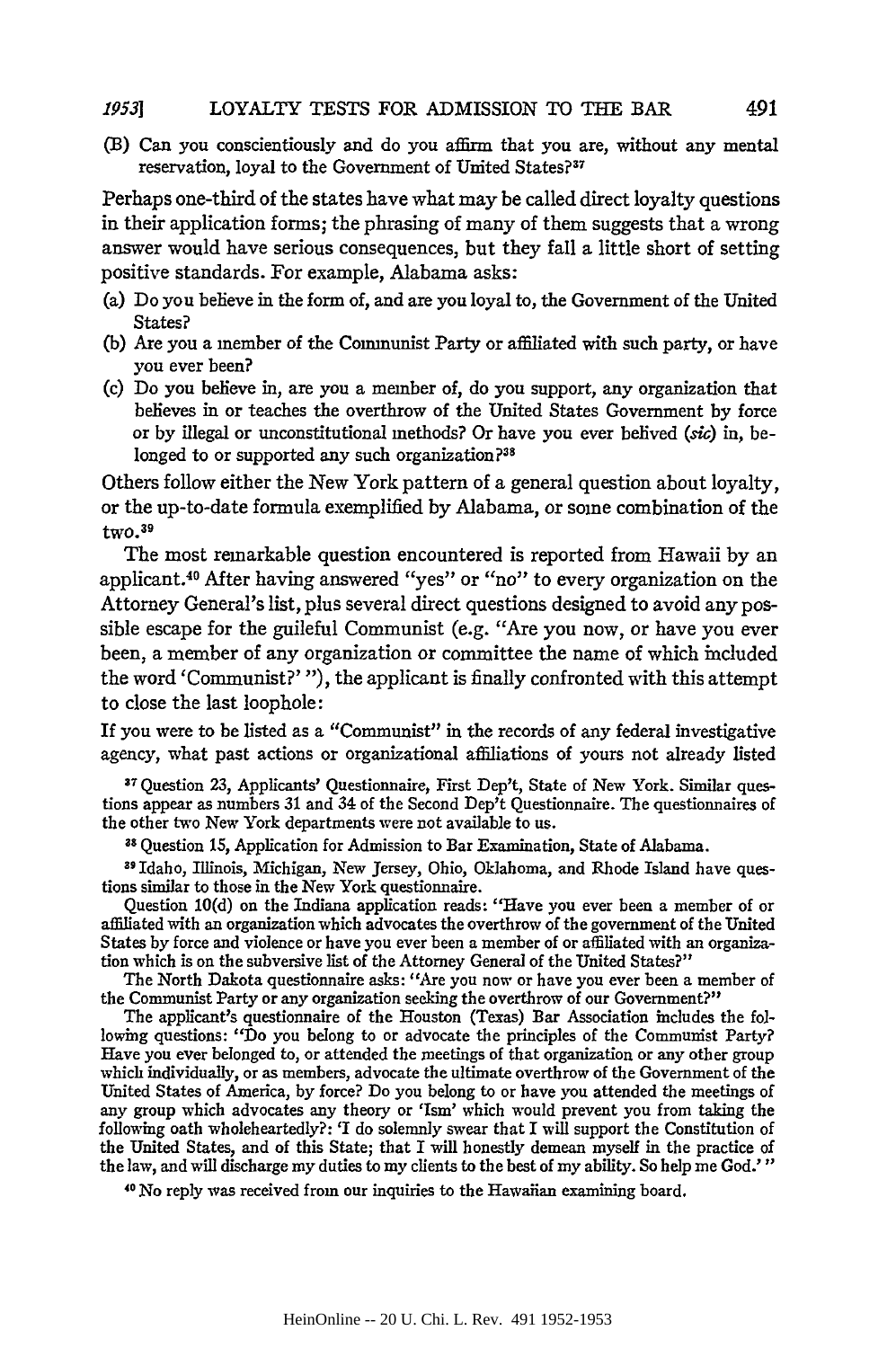byyou might be used by such investigative agency to support its conclusion? In answering this question, assume that all of your past actions and organizational affiliations are known to such investigative agency.

Other questions frequently encountered may be considered as an indirect way of eliciting information bearing on loyalty. Probably every state requires the applicant to disclose any arrests or convictions. A truthful reply would expose the rare applicant who had been involved in criminally subversive behavior. In a quite different setting, both New York and Illinois ask the applicant to write a short essay on basic constitutional principles; it was the answer to this question, the reader will recall, that may have led to George A.'s undoing. Some states require a listing of every organization the applicant has ever belonged to. This may be intended (or coupled with a direct question so intended) to gauge the applicant's public-spiritedness; it is also a way of getting information about affiliations that the examiners may find suspect.

New York has a question that hovers on the borderline of indirection. In the form used in the First Department, it reads:

Are you a member of any party or organization the object or purpose of which is to effect, directly or indirectly, changes in the form of government provided for by the United States Constitution? . . . If so, state the facts on a rider.<sup>41</sup>

If this question refers to changes *by means other than those* provided for in the Constitution, then it is an ambiguous way of asking the applicant if he is associated with a group seeking unlawful change. But if it should be read to include *"as the Constitution is currently written and expounded,"* then, of course, it takes in any group advocating constitutional change, from the (women's) equal rights amendment to the denunciation of executive agreements in lieu of treaties recently espoused by the American Bar Association. 42 Perhaps the question is intended as an exercise in interpretation for the neophyte lawyer, who has already, in the same document, been asked to list all his memberships, past or present, in clubs, associations, etc.

The examiners, of course, are not confined to information received from the applicant himself. Character references are a universal and central part of the admission process and, in Indiana and probably elsewhere, the questionnaires sent to references include specific loyalty inquiries. A considerable number of examining boards make some kind of independent investigation of every applicant on character grounds, including loyalty. The extent and technique of these investigations are not much publicized. In some cases, state or local police are used; in others, private investigating agencies.<sup>43</sup> In a special

<sup>41</sup> Question 22, Applicants' Questionnaire, First Dep't, State of New York. The Second Dep't questionnaire includes substantially the same question. The questionnaires from the Third and Fourth Dep'ts were not available to us for comparison.

4See Proceedings of the House of Delegates: 1952 Annual Meeting, 38 A.B.A.J. 1018, 1069 (1952).

43 E.g., the New Mexico board employs a private investigating service to investigate applicants.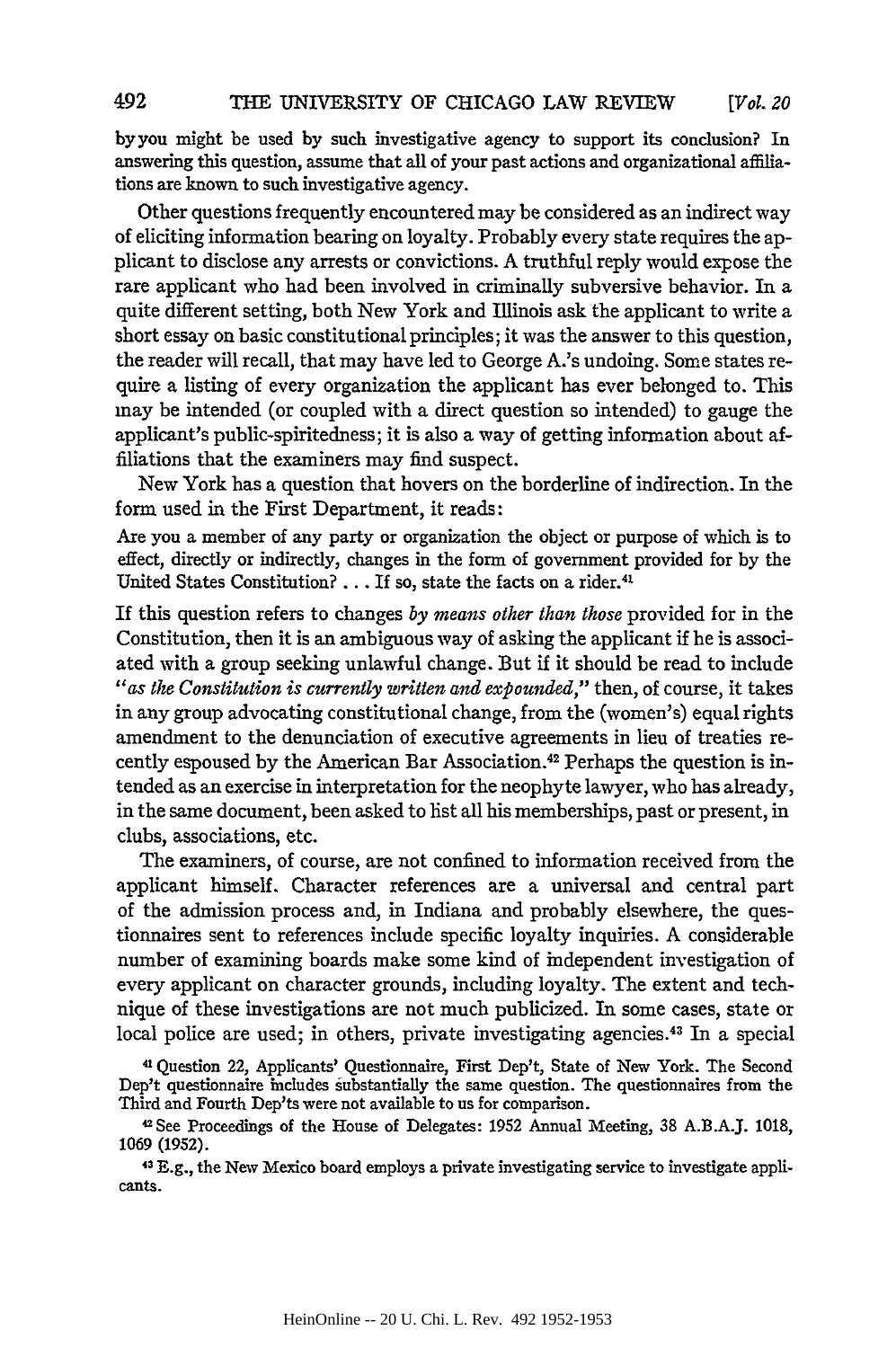#### LOYALTY **TESTS** FOR ADMISSION TO THE **BAR** *19531*

category is the National Conference of Bar Examiners. It maintains an elaborate and efficient character investigating service which is used by most bar examiners for all applicants who are already attorneys and by a few states for student applicants not long resident in the state.44 The National Conference supplies the examiners with whatever obtainable information the examiners want, and presumably this would include loyalty information of the sorts already described.

A number of examiners reported that they would make an independent examination **if** something questionable appeared from other sources; doubtless any board would if it seemed necessary.

When, from whatever source, something turns up that raises a question about fitness, an interview with the candidate is the logical next step. In many-perhaps most—states interviews are not customary in unchallenged cases.<sup>45</sup> In those that do schedule an interview for every applicant, whether with one or more members of the bar examining board or of a separate character committee, the interviews are often perfunctory and ordinarily do not even approach topics bearing on loyalty. <sup>4</sup>

So far as our inquiries disclose, oral questions bearing on loyalty have been recently put to applicants in the following jurisdictions: California, Connecticut (New Haven County), District of Columbia, Florida, Illinois, Iowa, Maryland, New Jersey, New York, Oregon, and Pennsylvania (Philadelphia County). It should be emphasized that the reports from some states number only one or two, and may, in some instances, have reflected a misunderstanding of our questionnaire to recent graduates, in that the respondent in making an affirmative reply may have had in mind written inquiries instead of interviews. Thus, against two replies from New Jersey reporting some questioning about communism, there should be set a statement from a member of several years' standing of the Character Committee for Essex County (New Jersey's most populous county):

In all of my experience on the Commitee, I have never heard any questions addressed to the applicant which bore on political issues and I have never heard of any other section of our Committee questioning an applicant along those lines. We have never denied approval to an applicant on grounds of disloyalty or subversion and I cannot recall having heard about, or read about anything of this sort in any other County in New Jersey. <sup>47</sup>

44 Survey of the Legal Profession, op. cit. supra note 8, at 262, 472 et seq.

**15** See note **27** supra.

46Some typical replies received from recent applicants were:

"The only question asked was my law school and my undergraduate college."

*"I* was asked no questions except my name and where I planned to practice."

"My father is a member of the local bar. The examination was pro forma, perfunctory, and designed to elicit no information."

"The interview consisted principally of reminiscing about law school days."

*"No* political questions. Committee spent its time doubting ability of women to be lawyers." [Female applicant.]

"The local bar committee sticks solely to questions of legal ethics."

47 Letter from Ward J. Herbert, Esq. (Oct. 24, 1952).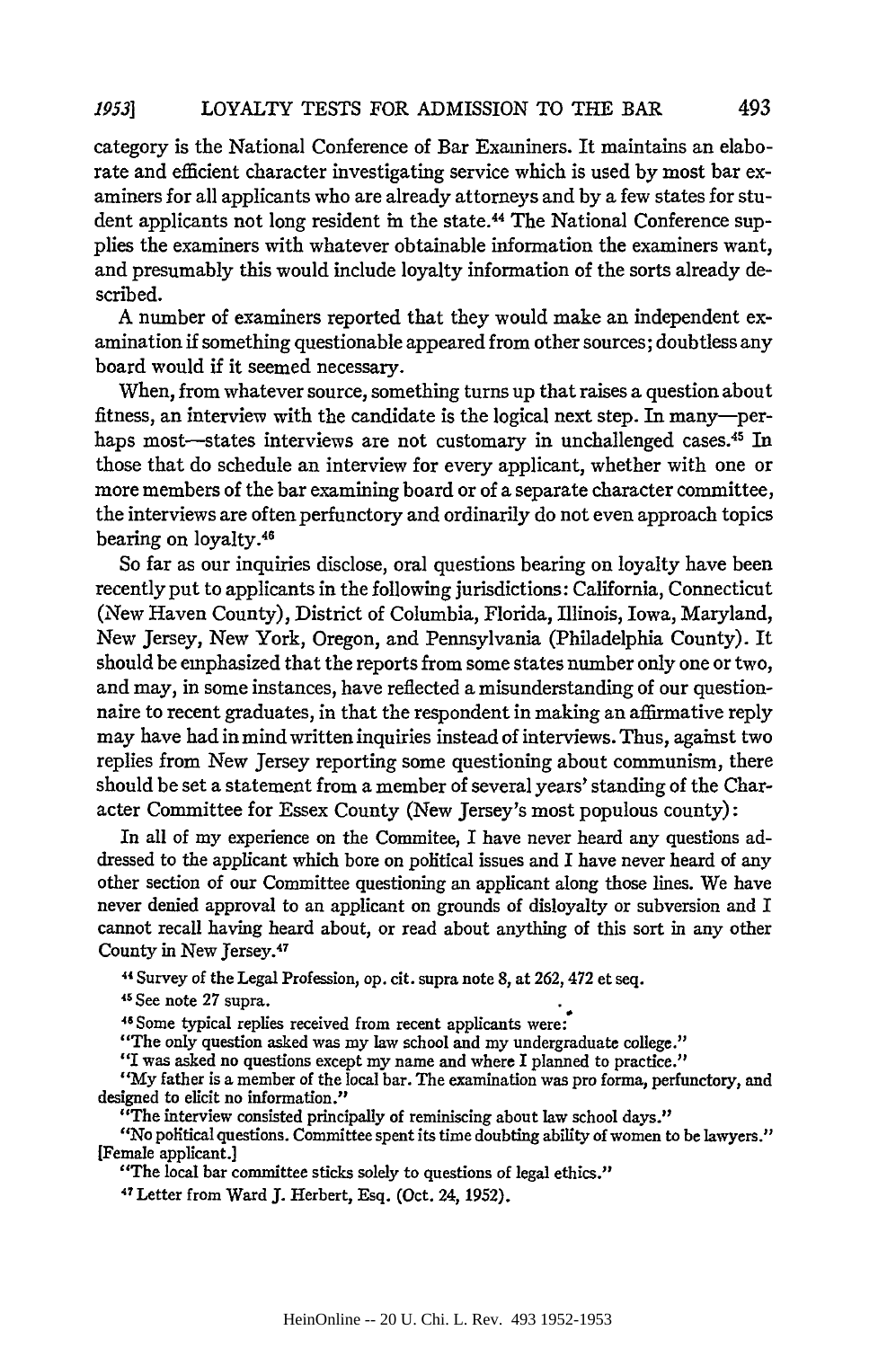After making due allowance for such reservations, it seems to be the fairly common, but by no means universal, practice to question applicants about loyalty matters in a routine interview in the following jurisdictions: Connecticut (New Haven County), District of Columbia, Illinois (Chicago), and New York (Second Department). Though we had substantial numbers of questionnaires from candidates in each of these jurisdictions, it is not possible to infer with any accuracy why some were questioned and others were not. Of fifty-four University of Chicago Law School graduates admitted in Chicago, the division appeared to be exactly even. One probable explanation for inconsistency is that the committees do not usually sit en banc. An applicant may be questioned by a panel or by a single member. It is likely that there are committee members who discuss anything but communism, and it appears that there are some who discuss little else.

The standard questions are what one would expect: Are you a Communist? Do you believe in the overthrow of the government by force? Are you a member of any organization advocating such overthrow? Usually this is as far as it goes. Some diffidence on the part of questioners is reflected by reported questions like these: "You don't belong to any of those 'ism' organizations, do you?" "You aren't a Communist or anything are you?" Such sketchy patterns as develop emerge from topical matters or, one suspects, from the interests of the particular examiner. Thus, in 1952, a number of respondents were asked about the supposedly "pinkish" or "leftish" character of Americans for Democratic Action. Another group of responses describe a recurring colloquy that might be employed by a whole committee, but sounds more like a highly personal manifestation. As reconstructed from several versions, it goes something like this: "Who was Karl Marx?" "Have you ever read his 'Capital' *outside of school?"* "Have you ever read the one he wrote with Engels?" The italicized phrase is presumably the key, but to what? A respondent, reporting rumors about this line of questioning, had heard of one extracurricular reader of Marx who was commended for acquainting himself with the communist menace, and of another who was critically and searchingly questioned for his sympathies, if any, with the heretical works. If there is a single favorite test question, it is probably this: "Do you think that Communists are eligible to practice law?" In one jurisdiction it is reported that the "wrong" answer to this question will lead to protracted scrutiny of the applicant's record.

If bar examiners on the basis of "wrong" answers or other data decide not to recommend a candidate for admission, judicial review is usually available; but it is weighted against the applicant by a presumption in favor of the sound exercise of discretion by the examiners and by placing on the applicant the burden of proof to establish his character and fitness. 48 There is little likelihood that the

<sup>48</sup> See, generally, Booker, The "Right" to Practice Law, **I** Duke B.J. 249, 250 (1951); Power of Legislature Respecting Admission to Bar, 144 A.L.R. 150 (1943); Good Moral Character of Applicant as Requisite for Admission to Bar, 72 A.L.R. 929 (1931), 28 A.L.R. 1140 (1924). Some states provide by statute for court review of the action of character and admission committees. See, e.g., Calif. Bus. and Prof. Code Ann. (Deering, 1951) § 6066.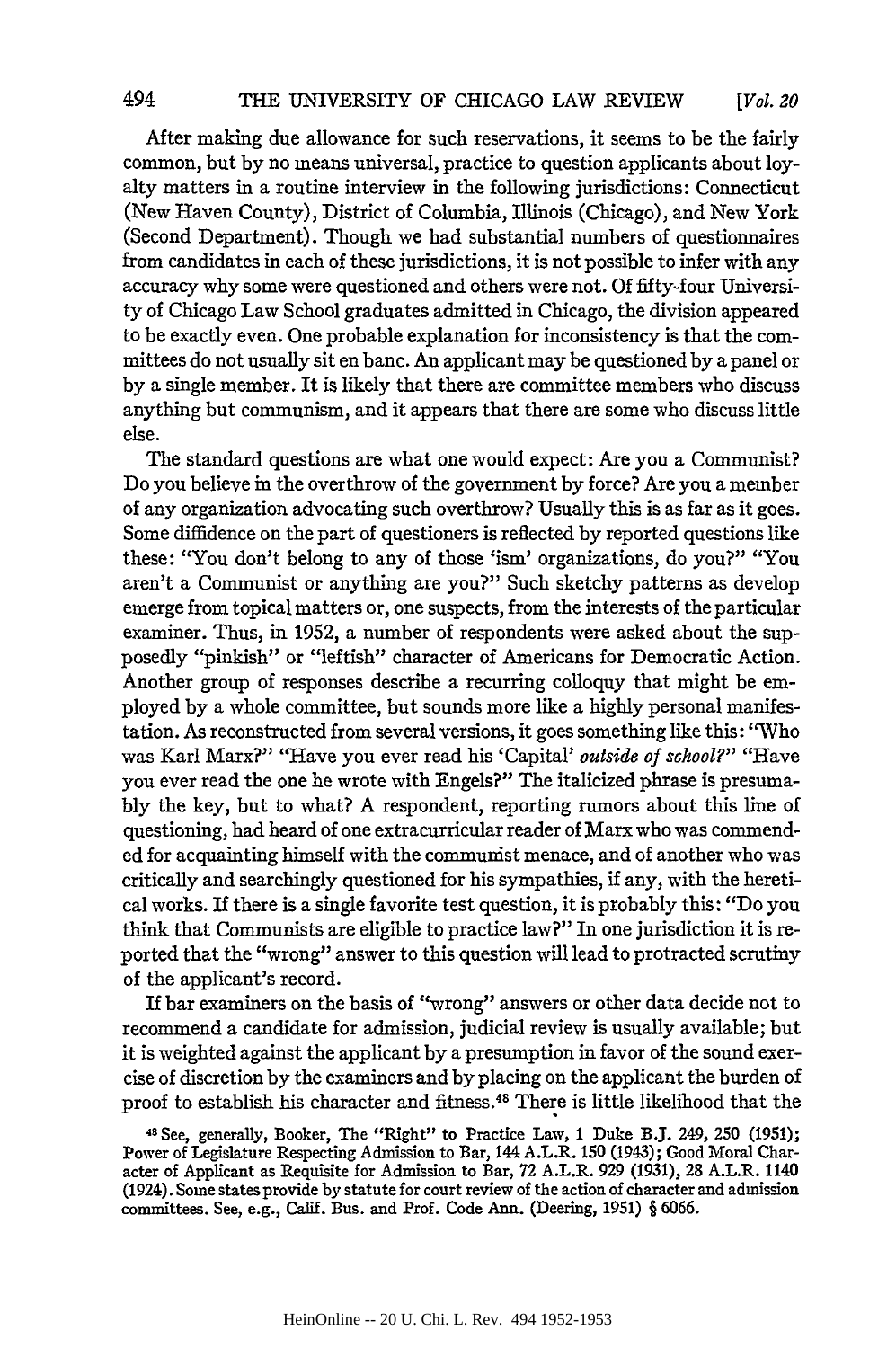#### LOYALTY **TESTS** FOR ADMISSION TO **THE BAR** *19531*

scope of questioning will be confined, unless it invades some legally protected privilege. In a New York case that seems to have been arranged for the purpose of indicating in a rather bizarre way the permissible range of questioning, the petitioner refused to tell the character committee "who discovered America?" The Appellate Division upheld him, saying that all matters of "learning and ability" were outside the jurisdiction of the character committee.

In the opinion of the court it is the duty of the Committee on Character and Fitness to certify to this court an applicant for admission who has been certified **by** the State Board of Law Examiners that he has passed the examination and if the candidate satisfies the committee as to his moral character and general fitness and that he believes in the form of, and is loyal to, the government of the United States. This court does not propose to define the limitations of questions which may be propounded to a candidate in these respects.49

No American cases have been reported in the current era that would indicate what courts will find meets the burden of proof of good moral character, as against a finding **by** the committee of "disloyalty," "belief in the violent overthrow of the government," "inability to subscribe honestly to the attorney's oath to support the constitution," or any other formula that may be devised to express forbidden degrees of subversiveness.<sup>49a</sup> To the extent that disbarment and denial of admission are analogous (conduct supporting disbarment will certainly support a denial), we have the record of a variety of disbarment cases during and after World War I. Some of them were on technically sound grounds, in that the lawyers had been convicted of violation of the Espionage Act.<sup>50</sup> Others mirror vividly the pro-war and later the anticommunist passions of the era. There were disbarments for sympathetically addressing the I.W.W.,<sup>51</sup> for advocating anarchism and obstructing the draft, $52$  for helping aliens avoid military service by assisting them in withdrawing applications for citizenship,<sup>53</sup> and

**11** Application of Brennan, **230 App.** Div. **218, 228,** 243 N.Y. Supp. **705, 715 (1930).**

<sup>498</sup> But see Martin v. The Law Society **[1950] 3 D.L.R. 173, where the Court of Appeals of** British Columbia upheld the Benchers of the Law Society of that province in their refusal to admit an avowed Communist to the practice of law. The Benchers concluded that a Communist cannot conscientiously take an oath which "binds him to disclose and make known to His Majesty all treasons and traitorous conspiracies against him and not to 'seek to destroy any man's property,"' and that the applicant had not satisfied them that he was a person of good repute within the meaning and intent of the Legal Professions Act. It is noteworthy that Canada does not have legislation comparable to the Smith Act. This decision is noted with approval in Meredith, Communism and the British Columbia Bar, **28** Canadian B. Rev. **893 (1950);** Law Practitioners: Refusal of Admission to a Communist, **27** New Zealand L. **J. 17 (1951);** Membership in or Affiliation with the Communist Party as Grounds for Disbarment, **26** Notre Dame Lawyer 498 **(1951).**

**-50** See, e.g., In re **Kerl, 32** Idaho **737, 188** Pac. 40 **(1920);** In re O'Connell, 184 Cal. 584, 194 Pac. **1010 (1920);** In re Wells, 121 Wash. **68, 208** Pac. **25 (1922).** But see Chafee, Free Speech in the United States **38** et seq. (1948), on abuse of the Espionage Act.

'I In re Smith, **133** Wash. 145, **233** Pac. **288 (1925).**

**<sup>9</sup> In** re Margolis, **269** Pa. **206,** 112 Atl. **478 (1921).**

"In re Arctander, **110** Wash. **296, 188** Pac. **380 (1920).**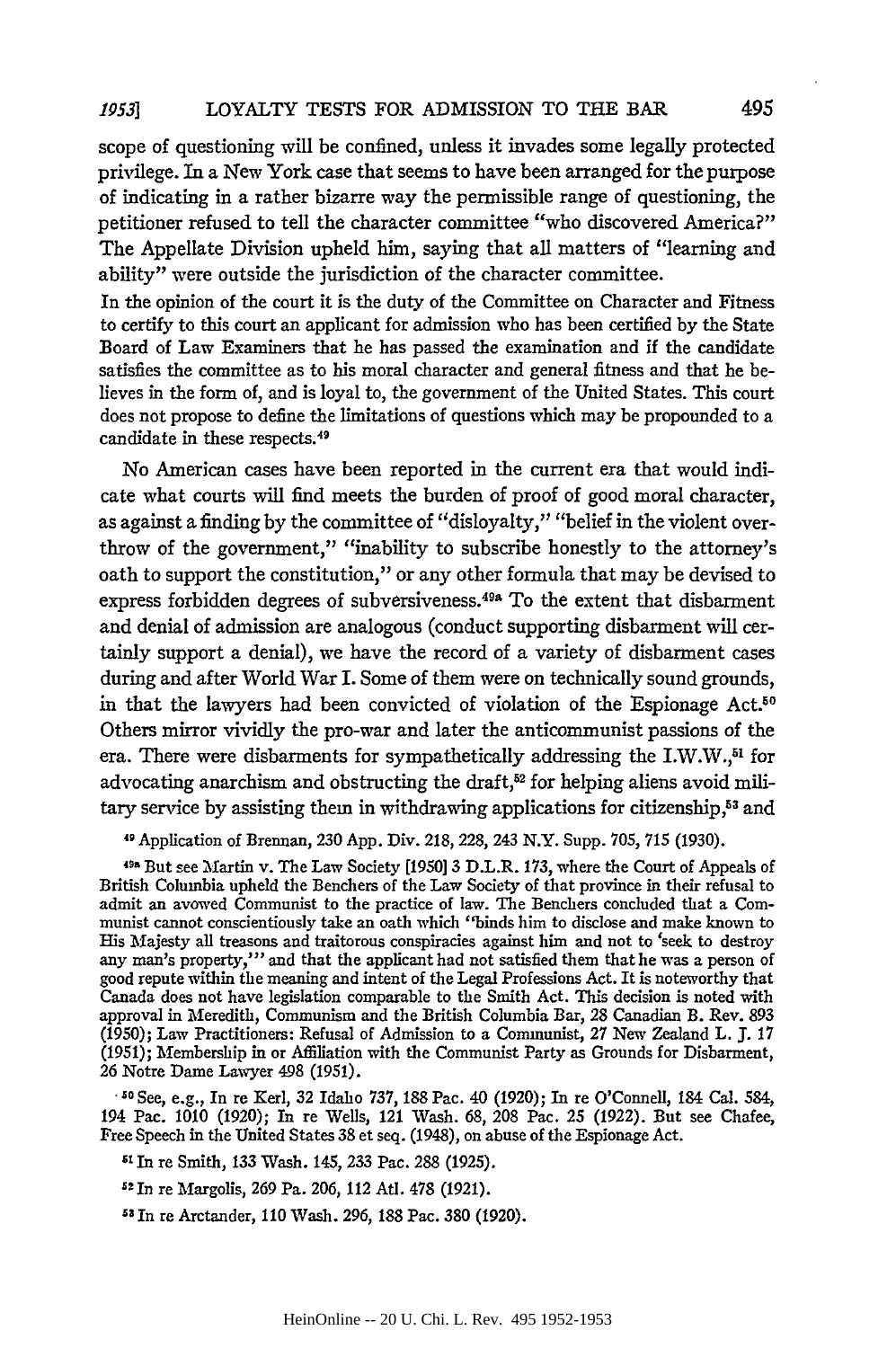for advising men not to register for selective service.54 As we approach or exceed the temper of the early 1920's, such cases become pertinent again.<sup>55</sup>

World War II produced one exclusion and one disbarment case, neither a firm basis for generalization. In *Application of Cassidy,"5* the New York Appellate Division rejected the application of a candidate who, it found from "undisputed documentary evidence," believed "in the resort to force to overthrow the existing form of government of the United States"-not as a Communist but as a follower of Father Coughlin and the Christian Front. The applicant had been acquitted, the court recognized, "by a jury after trial in the Federal court upon an indictment charging him with conspiracy to overthrow the government of the United States." But the jury did not have the benefit of the documents, and in any case noncriminal conduct may evidence lack of "character and general fitness requisite for an attorney."57 The decision is noteworthy because the court reversed a recommendation of a majority (5-2) of the character committee for admission. The disbarment case concerned an attorney who was involved in isolationist propaganda early in World War II under such auspices that he was tried and convicted for failure to register as a foreign agent. The court held that the Foreign Agents Registration Act was "political in character" and that a violation of it did not involve moral turpitude.<sup>58</sup> As for the further charge that his propagandistic activities constituted misconduct, the views of the judges were most pointedly expressed in a concurring opinion:

It must be at all times remembered that the right of free speech is a guarantee embodied in the Constitution of the United States. And while this writer vigorously dissents from some of Mr. Burch's political views and activities as revealed by the record, nevertheless his right to express his views must be respected by the courts so long as his activities do not contravene the laws of the state and nation. This record does not reveal any such contravention.<sup>59</sup>

The tone of the opinions and the outcome in this case are in marked contrast to the World War I cases, and may be said to be characteristic of a spirit which survived World War II, but not the cold war.<sup>60</sup>

54 1n re Hofstede, 31 Idaho 448, 173 Pac. 1087 (1918). See also In re Wiltsie, 109 Wash. 261, 186 Pac. 848 (1920) (disbarred for soliciting employment to seek exemptions from Selective Service and for encouraging false affidavits). But cf. In re Clifton, 33 Idaho 614, 196 Pac. 670 (1921) (disloyal statements made by attorney not ground for disbarment); Lotto v. State, 208 S.W. 563 (Tex. Civ. App., 1919) (statement that "Germany is going to win the war and I hope she will," referring to war between U.S. and Germany, held not conduct warranting disbarment under Texas statute).

55 See, generally, O'Brian, New Encroachments on Individual Freedom, 66 Harv. L. Rev. 1 (1952).

**56** 268 App. Div. 282, 51 N.Y.S. 2d 202, aff'd, 296 N.Y. 926, 73 N.E. 2d 41 (1947).

57 268 App. Div. at 287, citing Judiciary Act § 88(1).

- **<sup>58</sup>**In re Burch, **73** Ohio App. 97, 54 N.E. 2d 803 (1943).
- **59** 54 N.E. 2d, at 808.
- **60** See Chafee, Thirty-Five Years with Freedom of Speech (1952).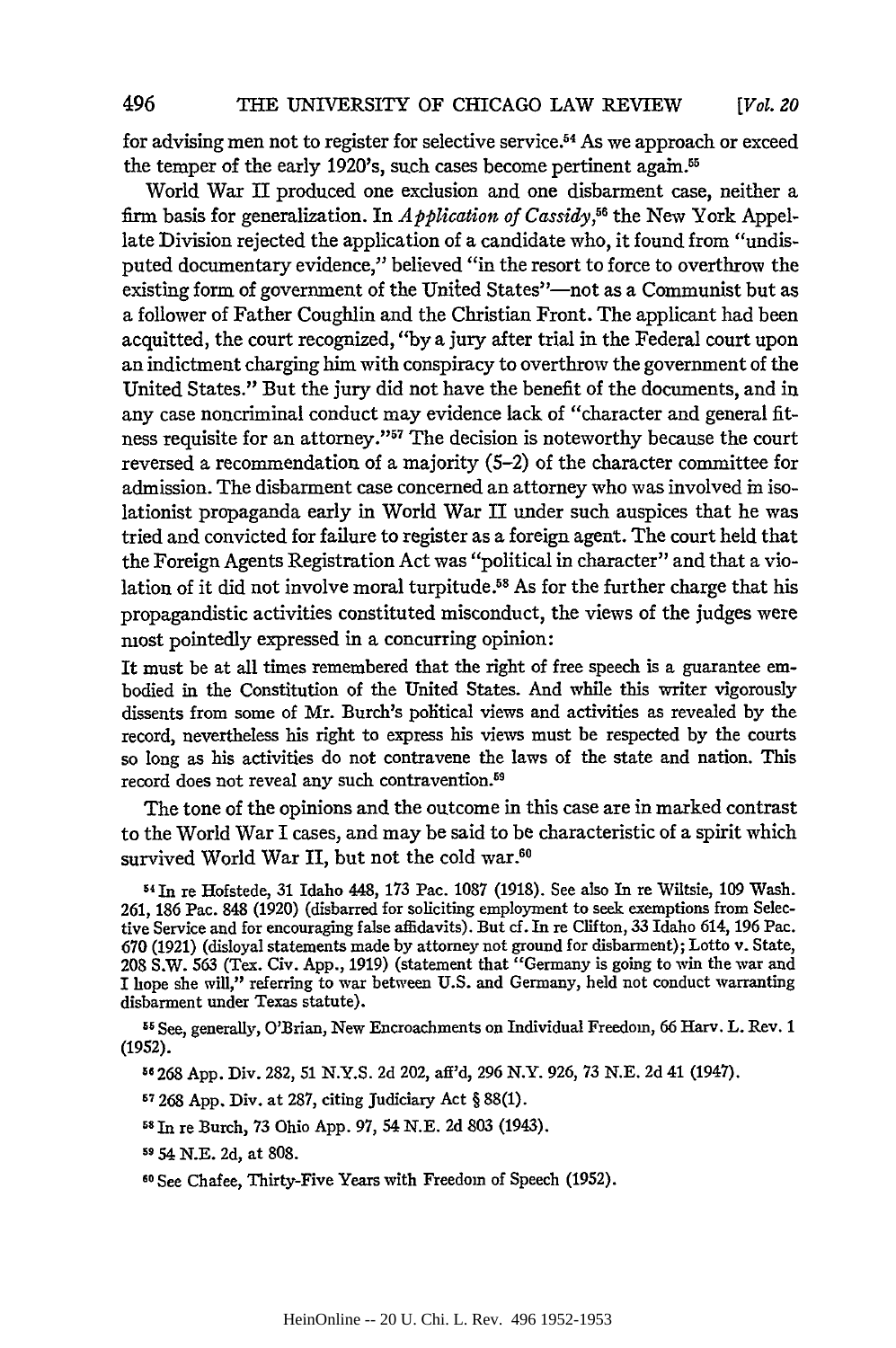## **EFFECTS**

We have now reviewed the factual material available on the rise of loyalty tests for admission to the bar, and have come up with a handful of oaths, many requests for written information, some half-concealed supplementary investigative techniques, and a few character committees with inquisitorial tendencies. How many denials of admission have there been? Most bar examiners either stated or implied that they had had none. This is certainly the case in California.6 About New York we have only rumors. In Illinois, there was George **A.** In Washington, we understand that two attorney applicants, but no student applicants, have been denied admission.62 Florida, we are advised, has had "some" rejections.63 There may, of course, be others. It is relevant to note that denials on any character grounds, in the case of student applicants, are extremely infrequent. Estimates from New York, Illinois, and California indicate that they run to less than one-half of one percent. In the First Appellate Court District of Illinois, "in the ten years **1938-1948** only **8** out of a total of **3,805** applicants were rejected on the recommendation of the Committee on Character and Fitness."64

It is also relevant, for the sake of perspective, to record that at least seventeen states apparently make no loyalty investigation and have no loyalty tests at all, except the traditional oath to uphold the constitution. They are Arizona, Georgia, Kansas, Maine, Massachusetts, Minnesota, Mississippi, Missouri, Nebraska, Nevada, South Carolina, South Dakota, Utah, Vermont, West Virginia, Wisconsin, and Wyoming. To these may be added Connecticut, except New Haven County.

## OBSERVATIONS **AND RESERVATIONS**

There seems to be no ready basis for unvarying distinction between those states that assume their applicants are not Communists and those that have

**6 1** Letter from Goscoe **0.** Farley, Esq., Secretary, Committee of Bar Examiners (Nov. 12, **1952).**

**62 A** student questionnaire. See also note **93** infra.

**<sup>63</sup>**Letter from Olin **E.** Watts, Esq., Chairman, Board of Law Examiners (Oct. **31, 1952).**

Professor Curtis Wright, Jr. has helpfully lent us a number of newspaper clippings on the curious North Carolina case of Myron Ross. Ross, a veteran, a former union organizer and Progressive party candidate for Congress in 1948, graduated from the University of North Carolina Law School at the age of **33** with an admirable academic record. On August 4, **1952,** the day before the bar examinations, he was summoned before the Board of Law Examiners without notice or charge, and, after a long interrogation, was excluded from the examination. Ross made no issue of this until, about August **13,** the Winston-Salem Journal (owned **by** Gordon Gray, President of the University) charged that Ross "had a long record of Communist underground activities in North Carolina." This Ross denied and told reporters that his questioning had been almost entirely directed at his union activities. The Board chairman said that neither Ross's union nor his Progressive party activities had influenced him, but cast no further light on the Board's action. Indignant editorial comment on the Board's procedures was led **by** the Raleigh News-Observer, which declared (August 14, **1952)** that they were "more reminiscent of practices under totalitarianism Communism than of liberty under law in the United States."

**64** Survey of the Legal Profession, op. cit. supra note **8,** at **255.** See also Sprecker, op. cit. supra note **6.**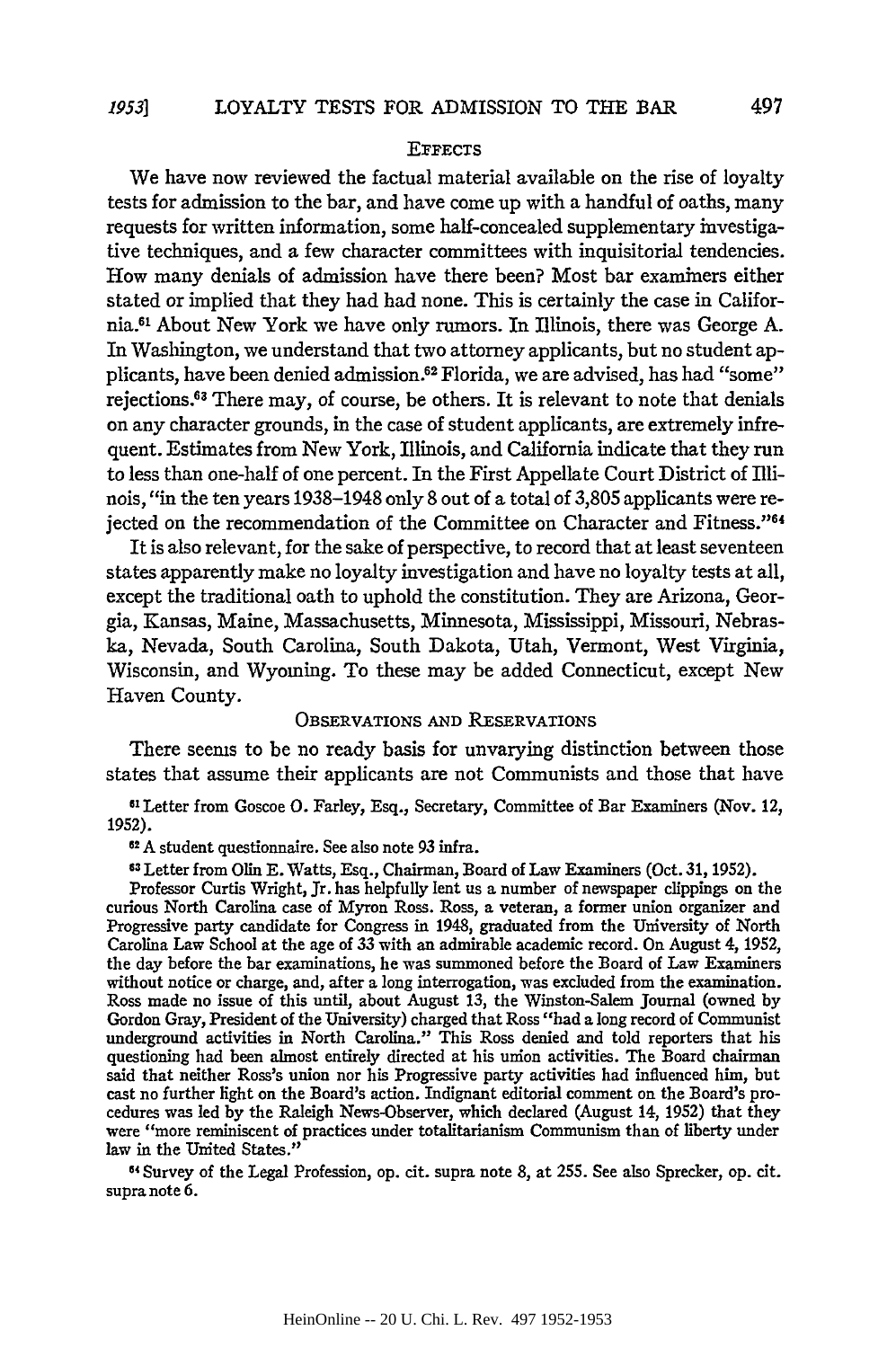erected the varieties'of screening devices we have described. Generally speaking, the roll of do-nothing states consists largely of the less populous ones, where applicants are likely, as some of their examiners pointed out, to be personally known to the committee, and where there are no urban centers of communist activity. In two or three states, which we are not free to identify, there is no loyalty investigation in the rural areas, but the examiners in the metropolis feel obliged to make one. This rough separation between the wicked city and the virtuous country is expectable but not universal. Thus both the Alabama and Mississippi examiners advised us with understandable pride that their citizens were quite free of communist tendencies. The Mississippi examiners have never investigated an applicant for his subversive tendencies or activities because "we have never entertained any suspicion on the part of any of them";<sup>65</sup> but the Alabama board, concededly out of "extreme caution," has adopted the questions set forth earlier in this paper.<sup>66</sup> Again, California and Hawaii are, in a sense, neighboring communities which have experienced a similar turmoil of communist infiltration in labor and other groups. California has a statute, set forth above, barring advocates of violent overthrow from admission; but its bar examiners make no special inquiries of applicants, and "[d]uring the past seven years, at least, the Committee has not denied an applicant the right to take an examination on the ground of subversive beliefs or acts."67 Whether this is the case in Hawaii we do not know, but we do have a report, also discussed above, of a set of questions almost ludicrous in their intensity. Such inconsistencies may be attributable quite simply to the composition of the boards at any given period.

Whether the momentum of the present period will carry more bar examiners into the loyalty business we do not undertake to predict. The Louisiana examiners advised us that they are considering a loyalty oath;<sup>68</sup> Minnesota has a program under discussion;<sup>69</sup> and two boards replied that they had no loyalty tests at present, but would take the matter up at their next meeting.<sup>70</sup>

If our inquiries have prompted them to action, we are frank to confess dismay. Our own preferences are for a lessening of loyalty tests, not for their extension. The present survey leaves us with the. impression that loyalty tests for lawyers are not so prevalent as one might have expected, taking the situation of public employees and especially teachers as the crest against which one measures

65Letter from Henry **E.** Barksdale, Esq., Chairman, Board of Bar Examiners (Nov. 26, 1952).

<sup>66</sup> Letter from John B. Scott, Esq., Secretary, Board of Bar Commissioners (Oct. 24, 1952).<br><sup>67</sup> Farley, op. cit. supra note 61.

**<sup>68</sup>**Letter from Stephen A. Mascaro, Esq., Ass't Secretary, Committee on Bar Admissions (Nov. **29,** 1952).

**6 9** Letter from Francis T. Ryan, Esq., Secretary, Board of Law Examiners (Dec. 8, 1952).

**<sup>70</sup>**Letters from Edward T. Lazear, Esq., Secretary, State Board of Law Examiners of Wyo- ming (Dec. 10, 1952), and from Raymond F. Rice, Esq., Acting Secretary, State Board of Law Examiners of Kansas (Dec. **6,** 1952).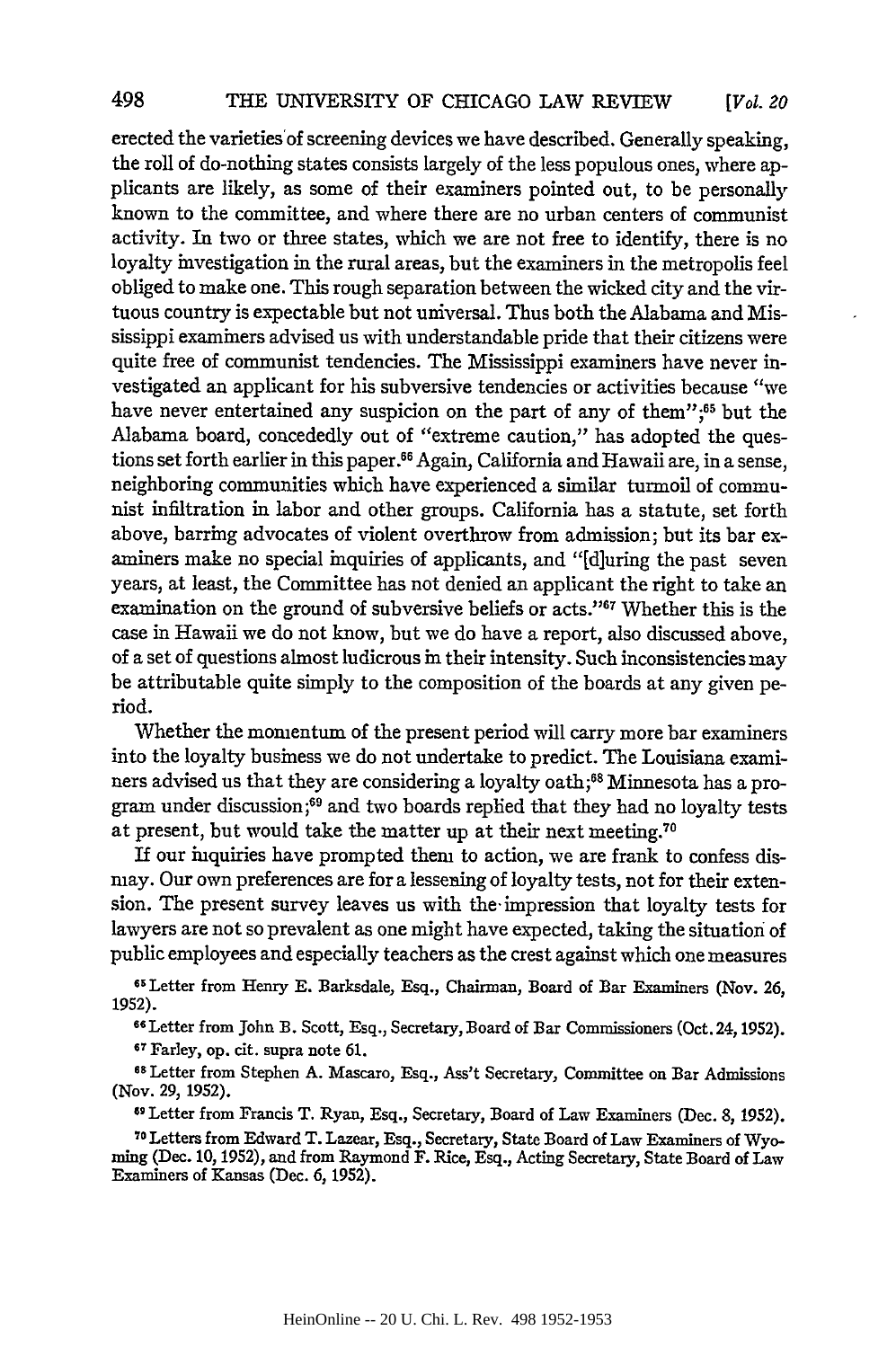other inundations. At the same time, enough is described here to make it clear, we think, that our inquiries are not infected with the vice felicitously suggested by one bar examiner who wrote:" 'Witch hunting' is, of course, very obnoxious and on the other hand, it is well to guard against another evil, namely witch hunting for witch hunters."71

Another thing that is, we think, clear is that bar examiners everywhere are groping for fair resolutions between the demands created by anticommunist tensions and the common tradition of implicit loyalty that did not have to be "proved" or sworn to. Such a resolution is possible, provided that the problem of domestic communism is put into perspective, say in accordance with the estimate of George Kennan, recently Ambassador to Russia:

The American Communist party is today, by an large, an external danger. It represents a tiny minority in our country; it has no real contact with the feelings of the mass of our people; and its position as the agency of a hostile foreign power is clearly recognized by the overwhelming mass of our citizens.<sup>72</sup>

To those who agree with this view, who accept the authoritative estimates of J. Edgar Hoover that membership in the Communist party has shrunk to a few thousand,<sup>73</sup> who noted the insignificant showing of revolutionary groups of any description in the recent election, and who do not attribute communist tendencies to everyone with whom they disagree, we offer the following tentative recommendations.

1. As for test oaths, we do not propose here to restate the historical and legal case against them. If a legislature adopts one applicable to lawyers in a form that will currently be considered valid, then the examiners and the courts have no alternative but to administer it, and to deny admission to applicants who will not subscribe to it, or who, on undisputed facts, cannot honestly subscribe to it. Loyalty oaths especially for lawyers have come into discussion largely as the result of the action of the American Bar Association in recommending that all lawyers take an oath forswearing both Communist party membership and adherence to "Marxism-Leninism"<sup>74</sup>-a piece of jargon with no past, and, we trust, no future legally operative significance. Quite aside from the peculiar infelicity of the ABA oath,<sup>75</sup> it has been criticised from all sides as unnecessary and unworthy of the traditions of the profession. 76 Its failure to achieve adoption,

71 Letter from D. L. Sears, Esq., Chairman, Bar Applicant Committee, Toledo, Ohio (Nov. **19, 1952).**

7 2Kennan, Where Do You Stand on Communism?, N.Y. Times Magazine § 6, **p.** 7 (May

27, 1951). See also Justice Douglas, dissenting, in Dennis v. United States, 341 U.S. 494 (1951). 73 See 32 U.S. News 35 (Apr. 11, 1952); N.Y. Times, p. 26, col. 3 (Aug. 30, 1952) ("24,647" known members").

**74See** Proceedings of the House of Delegates: 1950, 36 A.B.AJ. 948, 972 (1950). See also The Lawyer's Loyalty Oath, 37 A.B.A.J. 128 (1951).

71See Report, Special Committee on Disbarment of Subversive Members of the Bar, 30 Mich. S.B.J., No. 9, p. 70 (1951); Stason, op. cit. supra note 30.

**78** See The Proposed Anti-Communist Oath: Opposition Expressed to Association's Policy, 37 A.B.A.J. 123 et seq. (1951) (Letters in opposition from the Massachusetts Bar, the Ass'n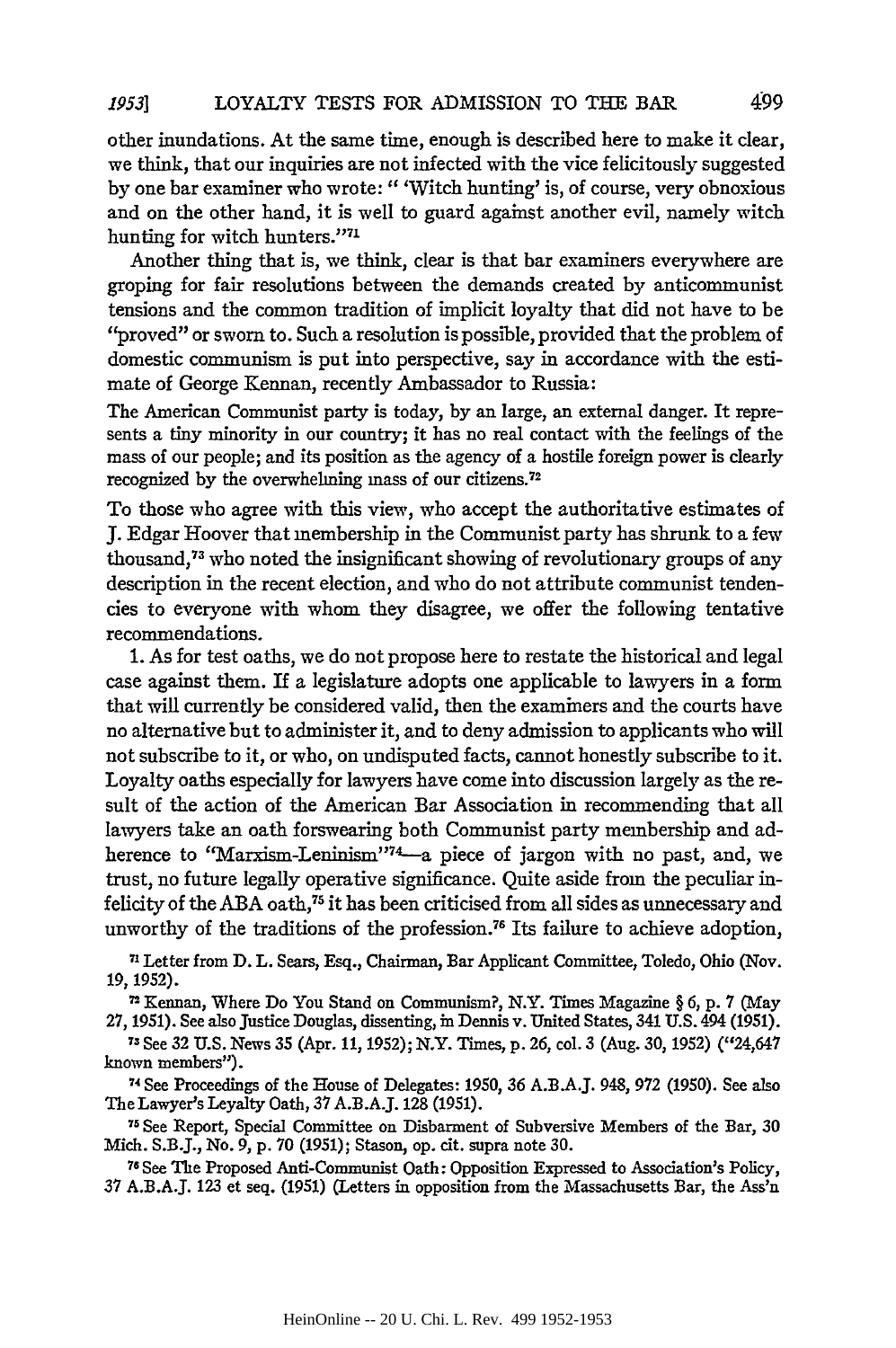though one must note the counterparts promulgated by the Supreme Courts of Colorado, Oklahoma, and Washington, gives one hope that the question of loyalty oaths for lawyers is dormant.

2. Inquiries about criminally subversive activities are not improper, if one accepts the general assumption that character committees may investigate the applicant's behavior pretty much at will and may recommend his exclusion if it finds him not of "good moral character." A uniform feature of applicants' questionnaires is a demand for information about convictions, arrests, and charges of crime. Since we now have a variety of criminal seditions on the books,<sup>77</sup> the chief question open to bar examiners is whether they should single out such offenses for special attention. A counsel of restraint would imply a negative answer.

3. In any case, we believe that routine inquiries to the candidate should be confined to written forms, and not made the subject of oral examination. If the examiners feel that they must make some investigation, a printed form has the advantage of precision and impersonality. It can embody a formula which meets the requirements of the law and does not expose the examiner to embarrassment if he (consciously or unconsciously) misstates a key question and reveals his own prepossessions. Thus (a question reported to us), "Do you have any Communistic or extreme liberal tendencies?" Compare the proposed solution of the Maryland bar examiners to their mandate to exclude "subversive persons." They plan to put on their form the question: "Are you a subversive person as defined by the Subversive Activities Act of **1949?"7<sup>T</sup>**If the question sounds silly, it is not the examiners' fault.

4. There are a number of other reasons why any detailed examination on loyalty matters, presumably oral, should be avoided as a routine matter. First, as already suggested, it gives too much scope for the examiner's own views to be borne in upon presumably impressionable students. If they are his views about legal ethics and the applicant's role in the legal profession, that is one thing. If the examiner is a mature lawyer, as he should be, he is an expert on such subjects. But we question the desirability of giving the committee members scope to lecture applicants on the evils of communism and related subjects. It has been suggested to us that this is a good opportunity for indoctrination on this vital topic. We doubt it. And as for the sort of examination required to ferret out the hidden Communist, we strongly urge examiners not to attempt to supplant the

of the Bar of the City of New York, and from **27** eminent lawyers); Chafee, A Statement to My Fellow-Lawyers (1951); Koenigsberg and Stavis, Test Oaths: Henry VIII to the American Bar Association, **11** Lawyers Guild Rev. 111 **(1951).** Cf. Constitutional Issues Raised by the Proposed Loyalty Oath for Lawyers, **36** Iowa L. Rev. 529 (1951).

**<sup>77</sup>**Smith Act, 54 Stat. **671** (1940), 18 U.S.C.A. § 2385 (1950); Internal Security Act, § 4(a), 64 Stat. 987 (1950), 50 U.S.C.A. § 783 (1951). The state statutes are compiled in Gellhorn, The States and Subversion 397 et seq. (1952). Cf. Dennis v. United States, 341 **U.S.** 494 (1951).

<sup>78</sup>Letter from Wilson K. Barnes, Esq., Secretary, Board of Law Examiners (Dec. 16, **1952).**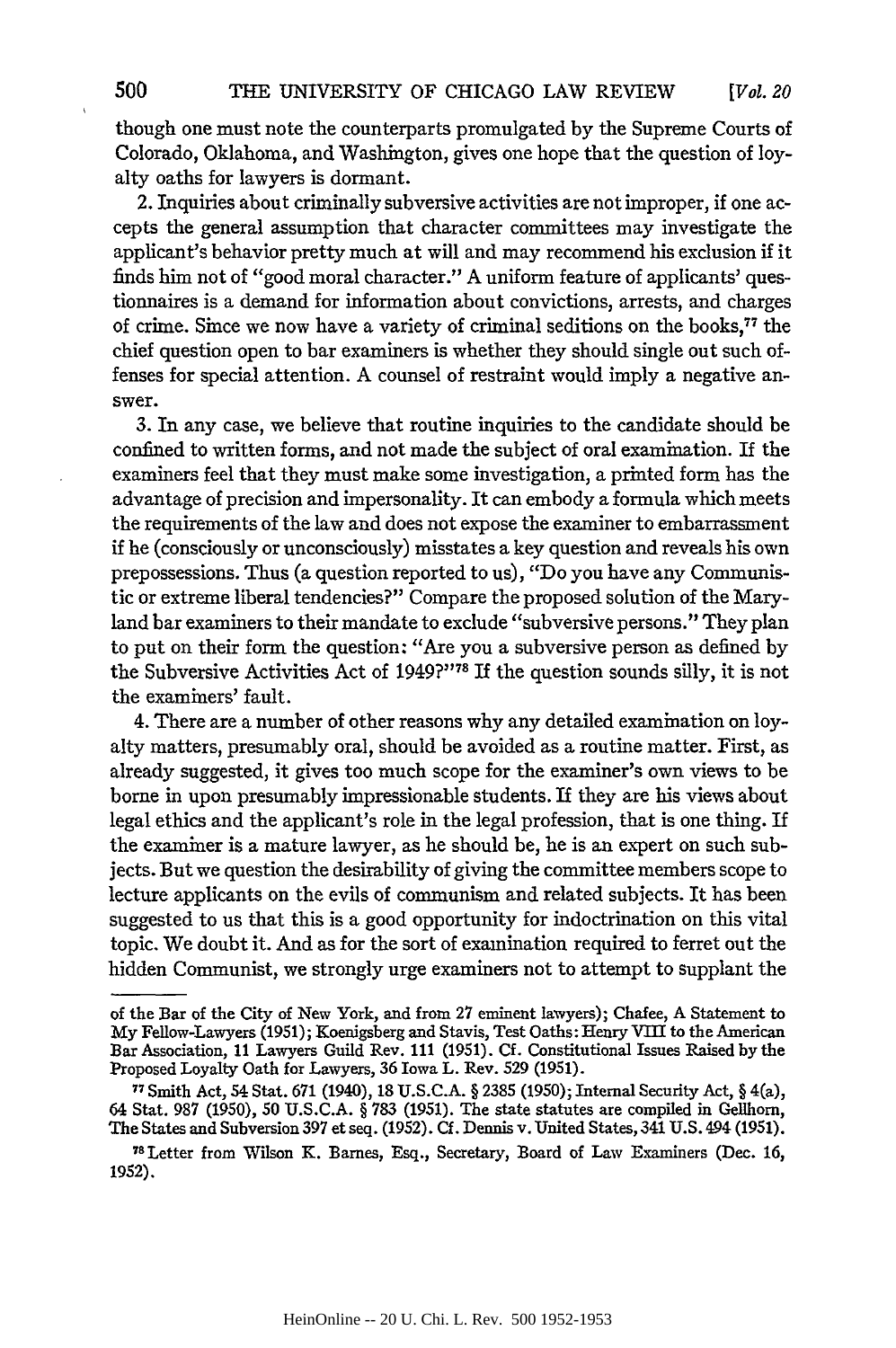FBI. It leads to displays of ignorance, such as asserting that Americans for Democratic Action was on the Attorney General's List (the questioner had American Youth for Democracy in mind, it turned out), asking if the American Civil Liberties Union wasn't a communist organization, and the following colloquy:

"And the United World Federalists. I've never heard of that. What's that?" (From another member of the examining committee) "Oh, I wouldn't worry about that. Everyone up on the North Shore belongs to that."

It also leads to downright improprieties, like the following:

"Did you vote for Henry Wallace in 1948?"

"No, I voted for Harry Truman."

"Don't tell me that-we don't have the right to ask you that."

The consequence of aimlessly hectoring students about membership in leftwing organizations, like the National Lawyers' Guild, may obviously be, as the word gets along, to discourage other students from joining such organizations. However desirable such a result might seem to the individual examiner, he should hardly use his official capacity to achieve it. Worse, the use of test questions, such as the applicant's views on Communists at the bar, and the insistence on "right" answers, may lead to a deplorable attitude on the part of applicants. The affair of George A. made a considerable impression on his contemporaries at Chicago, one of whom wrote as follows: "Although I have never been a Communist nor a member of organizations on the Attorney-General's list, my attitudes are such that had I acted with complete sincerity, I would not have replied simply 'no sir' to the question I was asked [about membership in subversive organizations]. But, I decided in advance, as did most of my friends, to give the answers best fitted to admission to the Bar without difficulty."

5. When is it proper to bar an applicant for disloyalty? We have framed the question in such a way that the answer, we suggest, is "never," for the reason that loyalty and disloyalty are concepts too elusive to be used as the basis for decision. The same objection, superficially, may be made to "lack of good moral character," which would presumably underlie a disloyalty rejection. Even if we equate "lack of good moral character" with "moral turpitude," a rough equivalent used as the catch phrase in disbarment proceedings, it must be admitted that the phrases lack precise meaning throughout the law.79 But they are not empty vessels in the context of admission or discipline. Like many such terms, use has encrusted them with meaning; doubtless "disloyalty" could also come to have a meaning in bar examining, as it supposedly has for the Loyalty Review Board.

But the perils of launching a jurisprudence of loyalty in times like these are so

**7-** See, generally, Bradway, Moral Turpitude as the Criterion of Offenses that Justify Disbarment, 24 Calif. L. Rev. 9 (1935); Cahn, Authority and Responsibility, 51 Col. L. Rev. 838 (1951); The Imposition of Disciplinary Measures for the Misconduct of Attorneys, 52 Col. L. Rev. 1039 (1952). See also Jordan v. DeGeorge, 341 U.S. 223 (1951). That exclusion may rest on slighter grounds than disbarment, see In re Stepsay, **15** Cal. 2d **71,** 98 P. 2d 489 (1946).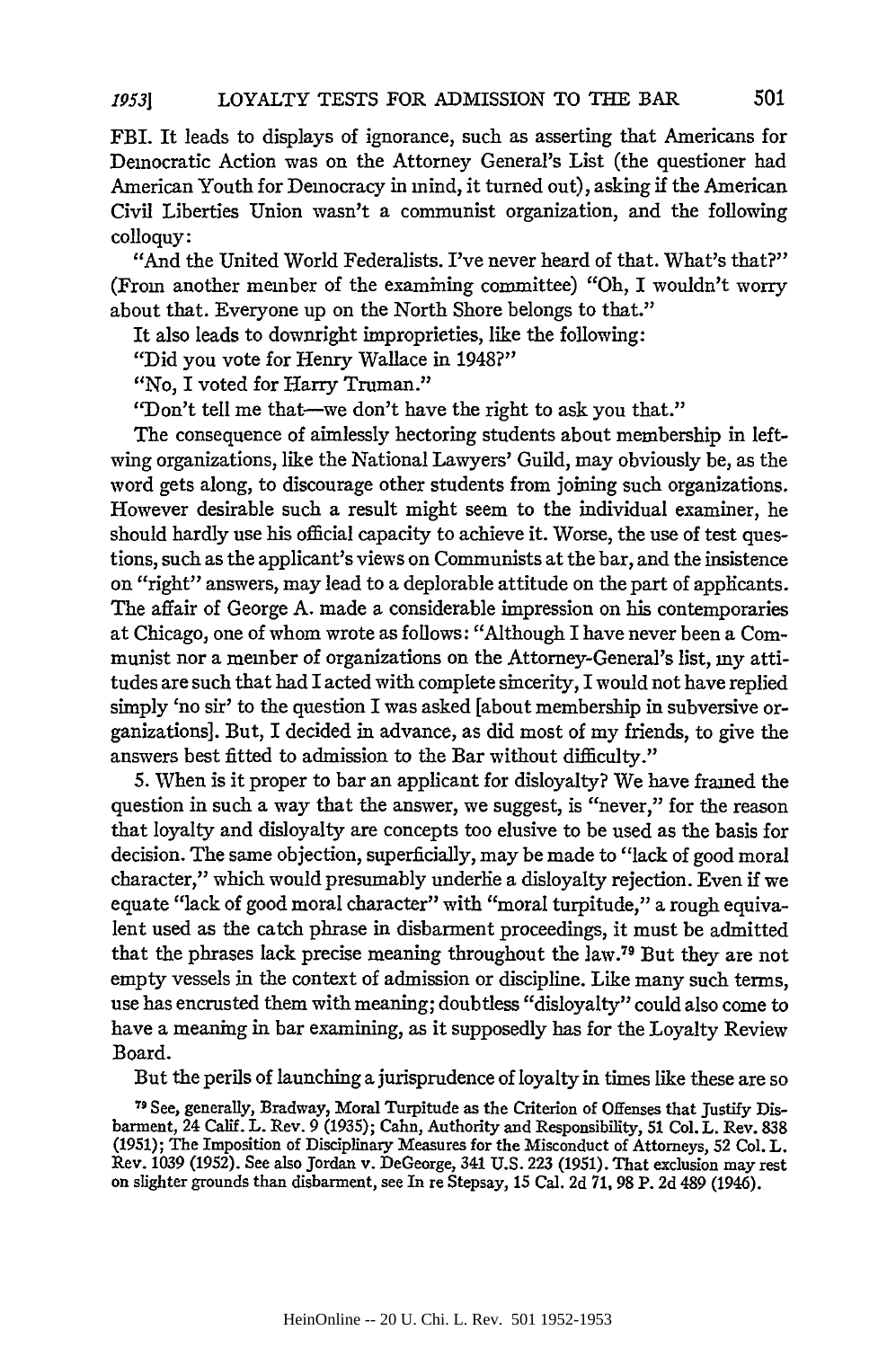obvious that we urge the examiners to stick to the familiar. Specifically, a person who presently advocates or works toward the overthrow of the government by unconstitutional means, whether as a Communist or a philosophical anarchist, may be denied admission, for the reasons suggested at the beginning of this essay. It may be said that he is not of good moral character, because he contemplates criminally reprehensible conduct, or that he is not fit to practice law, because he will not uphold the Constitution. On the other hand, George A.'s defense of the "right" of revolution by those who believe that lost democratic processes can only thus be restored should not, standing alone,80 have barred him, because he made it quite clear that he had not the slightest intention himself of promoting such a revolution.

For another example, we think that ex-Communists are clearly admissible, if the committee is reasonably satisfied that they are no longer members. The California<sup>81</sup> and New Haven County<sup>82</sup> authorities have confronted this case, and reached that result.

But as one moves back from these relatively easy examples of eligibility toward the equally clear one of ineligibility-that of the currently conspiring revolutionary-hard borderline cases crop up to stub the toe. We will mention two. First, assume an applicant who candidly confesses to a secret sincere belief in the necessity and desirability of a revolution along communist lines. With equal candor, he assures the examiners that he is a timid soul who prefers books to barricades, and that he never has lifted and never will lift a finger to advocate or support the revolution he dreams of. This improbable hypothesis highlights the constitutional freedom to believe as one will. Looking from the bar examiner's standpoint at this case (which is not the same as George A.'s belief in the moral right to revolt), it seems plausible to say that such a person lacks the "belief in lawful procedures" that the assembled law teachers consider essential to their profession,<sup>83</sup> and that his subversive thoughts show a poor moral character. But if the examiners propose to apply the sanction of exclusion, they should first reread the several opinions in *American Communications Association v. Douds.84* There they will find the six sitting members of the Court evenly divided over the

**'** 80 Another element in his case was his refusal to answer questions bearing on party membership or political views. Our personal impression of the case, based upon the record available to us (see note 5 supra), is that the Committee really had no occasion to ask him such questions, for his statement of the "right" of revolution, though gratuitous, was clearly hypo-thetical, and all other information about him, it appears, was highly favorable. But, once the Committee decided it had reasonable grounds for suspicion, then we think it had the power to ask him if he was a member of the Communist party, defining such membership, as the Committee did, to refer to a conspiratorial movement to overthrow the government. There were other issues developed in the two hearings; they are either related to the principal ones (e.g., George A. saw no objection to admitting Communists to the bar) or are examples of the byways into which oral examination can stray. Compare the comments of Professor Malcolm Sharp in Anastaplo, op. cit. supra note 5, following p. 79.

<sup>81</sup> Farley, op. cit. supra note 61

82Student questionnaire.

**81** See **p.** 481 supra. **84 339** U.S. 382 (1950).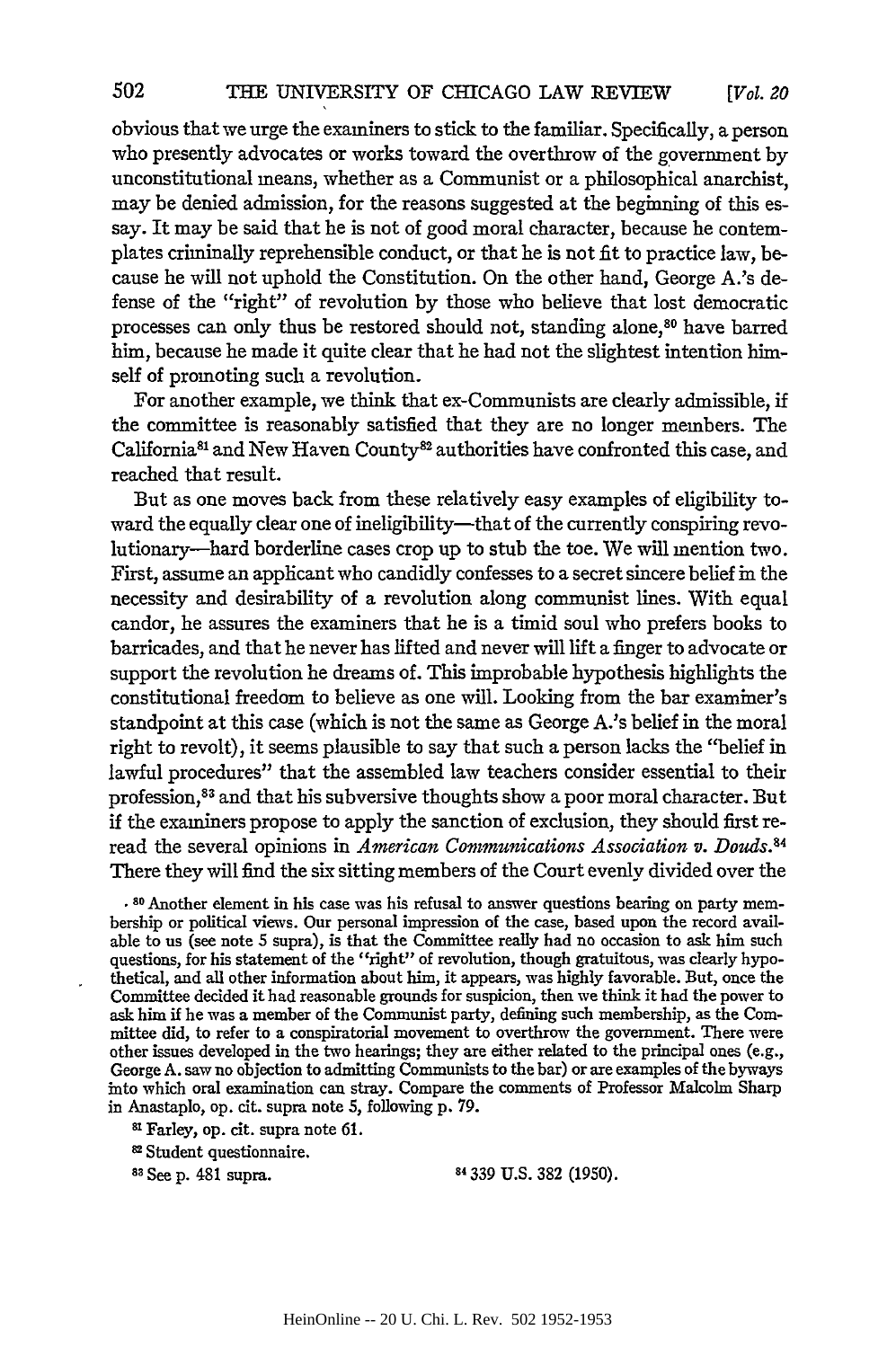validity of that part of the Taft-Hartley oath requiring a denial of belief in the overthrow of the government by unconstitutional means. Against the firm position, as expressed by Mr. justice Jackson, that "While the Governments, State and Federal have expansive powers to curtail action, and some small powers to curtail speech or writing, I think neither has any power, on any pretext, directly or indirectly to attempt foreclosure of any line of thought,"85 the Chief Justice could only dilate on the perils to commerce of the political strike, and promise that the Court would be firm to resist any less warranted intrusion on belief.

The second hard case is the converse of the first, and probes the assumption that Communist party membership is an immediate badge of outlawry. Suppose the candidate admits present membership, but urges stoutly (and again credibly) that *he* does not advocate violent overthrow, nor does the party mean to him any more than an instrument of social reform-or even a setting for social diversion. If this seems preposterous in 1953, it certainly was not so in recent years. We have it on the authority of the House Committee on Un-American Activities (complaining that some of its friendly witnesses had lost their jobs) that

An examination of the testimony of a large group of these witnesses conclusively reveals that they did not join the Communist Party to participate in any action designed to overthrow the United States. They joined in some instances to defeat Hitler, or support labor, and it was only long after their association with the Communist Party that they learned the true intent and purpose of this organization.<sup>86</sup>

The case may be brought closer to the present problem by considering the group of Los Angeles lawyers alleged to be Communists. According to testimony, uncontroverted to date, by ex-members before the House Committee on Un-American Activities,<sup>87</sup> this was an unwieldy, earnest, and apparently boring study group of dues-paying party members who carried on busy practices despite the strain of trying to master the theories of dialectical materialism, the intricacies of which were what caused some of the apostates to fall by the wayside.<sup>88</sup> The testimony of two of them was explicit that force and violence were never advocated at the meetings.<sup>88a</sup> If any charges of unethical conduct have been made against these lawyers-we assume that it is not yet unethical to specialize in labor and civil liberties matters-we have not heard of it. The worst public offense of some of them, in our perhaps overly fastidious opinion, was in trying to outdo in bad manners the Committee on Un-American Activities when it sought to question them.<sup>89</sup>

**81** Ibid., at 442 (Jackson, J., dissenting in part).

<sup>86</sup> Committee on Un-American Activities, House of Representatives, Annual Report for the Year 1952, at p. 3 (1952).

**s7** Hearings before the Committee on Un-American Activities, House of Representatives, Communist Activities Among Professional Groups in the Los Angeles Area-Part 1, 82d Cong. 2d Sess. 2,501-2,630 (1952). **<sup>s</sup>**Ibid., at 2,535-42.

**88a** Ibid., at 2,540 and 2,582. **89** Ibid., Part 3, at 3,903 et seq.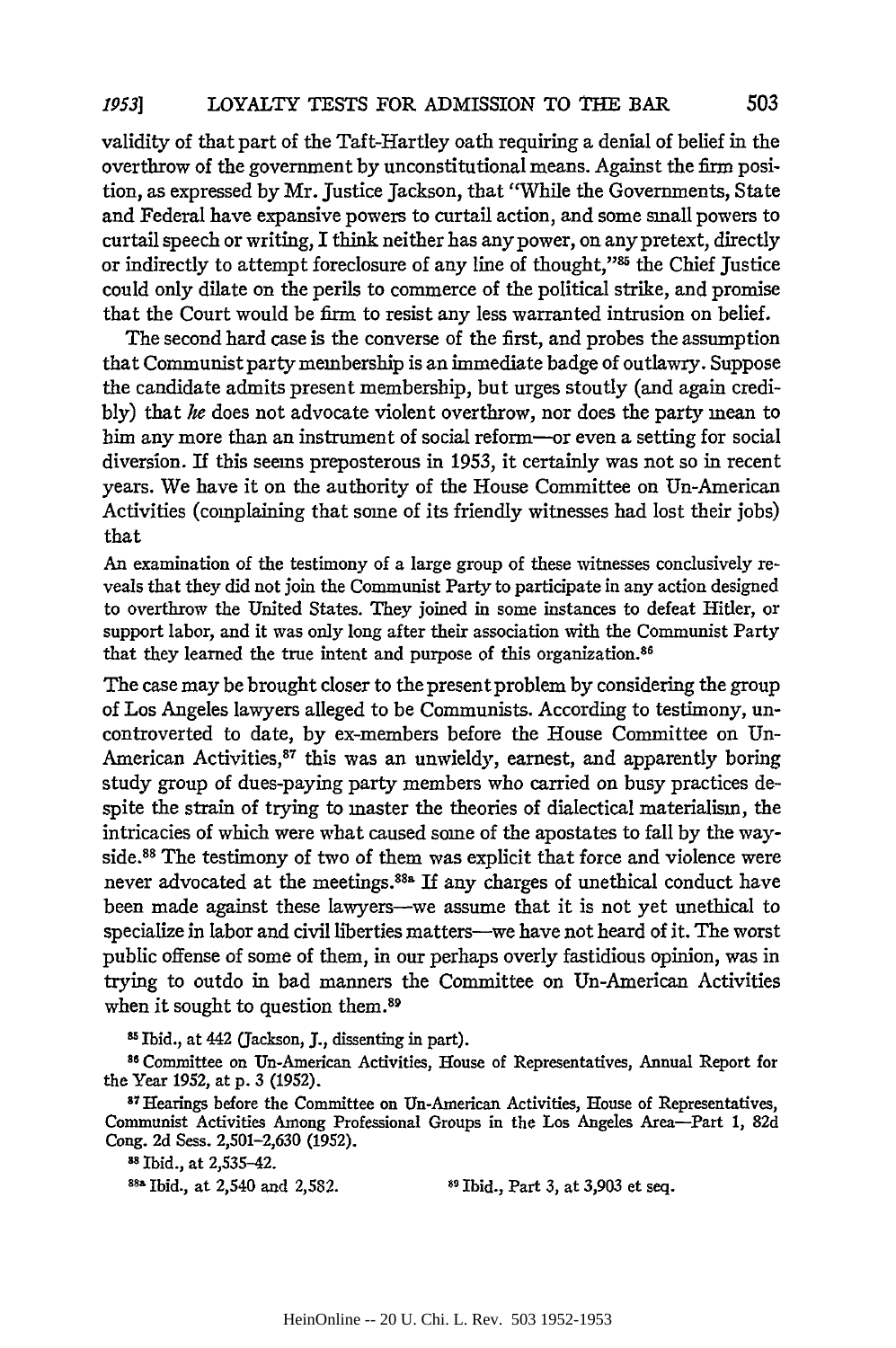What about these two cases? By eliminating from them any question of credibility and any room for inference about either the candidate's present belief or his predictable future action, we have made them untrue to real life, and thus perhaps insoluble in real life. A flesh and blood committee would balk at the promise of the revolutionary dreamer always to uphold the laws; but do not many of us spin lawless fantasies without ever acting on them? The same committee could be excused for rejecting, after three years of Korea, the peaceful protestations of the party member; but do not men cling to hopeless faiths without impairing their moral character? The problems cannot, in fact, be isolated from the beliefs and faiths of committee members and from issues of credibility and proof.

6. The usual proposition that the applicant has the burden of proof of establishing his good moral character should not be literally applied to loyalty matters. Opposing views on this point are well developed by bar examiners. The chairman of the Florida board writes:

I give great weight to the proposition that the practice of law is a privilege and that every applicant who seeks admission should carry the burden of establishing his complete loyalty to our constitutional government and that he is in quite a different position from one seeking employment in some other undertaking. It does not seem to me that the burden should be upon the examiners in such case to establish that the applicant's loyalty is doubtful.90

One may agree, hesitantly, that the burden should not be on the examiners; but at the same time there should still be room in American life for a strong presumption of loyalty. As the chairman of an Ohio character committee wrote:

It has been uniformly true that with the general information readily available concerning applicants who have appeared before our Committee, we have considered all applicants completelybeyond suspicion of treason andhave consideredit unnecessaryto make any investigation calculated to develop treasonable beliefs or acts.<sup>91</sup>

Related to the burden of proof are such matters as making an adequate record, referring findings to some reasonable standards, and disclosing all the evidence on which the committee acted, so that, if the applicant appeals, there will be something on which the reviewing court can act. Though committees often undertake to treat communications made to them as confidential, for the sake of encouraging disclosures, it seems unlikely that they could use such communications as a basis for an *adverse* decision and then refuse to disclose them as part of the record on an appeal.<sup>92</sup> While the episode that follows is doubtless atypical,

**90** Watts, op. cit. supra note 63.

**91** Sears, op. cit. supra note **71.**

"The California examiners' rules specifically provide that an applicant shall be informed of all information on which an adverse decision is based. Rules for Admission to the Bar 35 (West Pub. Co., 1951). At the other extreme, the Houston (Texas) Bar Association apparently attempts to exact a waiver of disclosure of information received by the board. Applicant's Questionnaire, Question No. 41(b). State cases are inconclusive. Compare Re Application of Crum, 103 Ore. 296, 204 Pac. 948 (1922) (full procedural rights guaranteed), with In re Frank, 293 IlL. 263, **127** N.E. 640 **(1920).** Prior to In re Summers, **325** U.S. **561**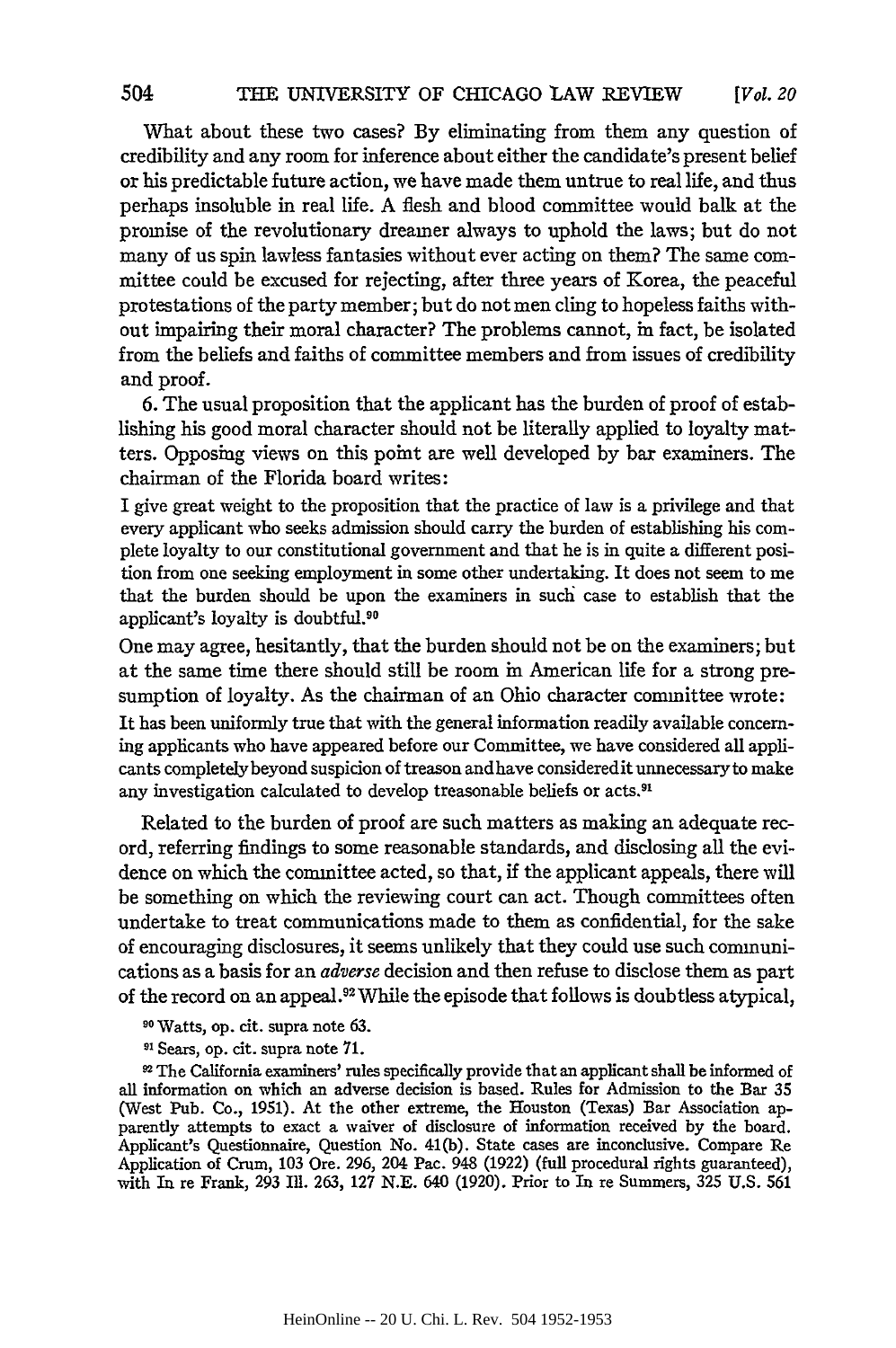it illustrates the need for a little more firmness in applying some principles of administrative procedure to these hearings. In a speech to the Washington (State) Bar Association, a member of the committee said:

[W]e have spent many hours during the last year in respect to an applicant from an eastern city whose record is such that we feel he is inherently an enemy of the state. He was not allowed to take the examination. We are, however, surprised that the record which we made, and which was the best record we could make, was not taken to the Supreme Court and our ruling challenged. It has not yet been, and we are thinking maybe he thinks we know more than we do.<sup>93</sup>

7. If the procedures and policies we have proposed were uniformly followed, no doubt very few denials-even fewer than at present-would result. We see no reason to be alarmed at this prospect. Though it is theoretically more desirable, as the Secretary of the Alabama Bar Examiners wrote, "to keep out the unworthy than to remove them after admission,"<sup>94</sup> you first have to find the unworthy. Character tests are only meaningful as guides to future *conduct.* It is a difficult responsibility in any case to say that a man just out of law school may never practice; it is not surprising that denials are few. If a lawyer later shows that he is unworthy of the trust that has been reposed in him, adequate disciplinary procedures are everywhere available. There is then more of a life record on which to judge, and on which to base a defense.<sup>95</sup>

93 Ashley, Discussion of Bar Applicants Taking Non-Communist Oath, **25** Wash. L. Rev. 374 (1950).

4 Farley, op. cit. supra note 61.

**5** Exclusions, on character grounds, of attorney applicants, who will usually have had at least five years' practice elsewhere, appear to occur much more often than do student ex-

<sup>(1945),</sup> there was no recognition of a federally protected guaranty of due process in state bar admission proceedings. Cf. Bradwell v. Illinois, 16 Wal. (U.S.) 130 (1872) (exclusion of a female applicant not a denial of privileges and immunities of 14th Amendment). But in the Summers case, the Court held that "a claim of a present right to admission to the bar of a state and a denial of that right is a controversy" (325 U.S. at 568) which may be reviewed when federal questions are raised, and added: "The responsibility for choice as to personnel of its bar rests with Illinois. Only a decision which violated a federal right secured by the Fourteenth Amendment would authorize our intervention." 325 U.S. at 570-71. The Supreme Court has not further clarified the scope of constitutional limitations on state admission procedures, but one federal court has recently considered this problem. In the course of reversing the denial of a license to engage in the bail bond business on the ground of a poor moral risk, the Court of Appeals for the District of Columbia said:

<sup>&</sup>quot;Since a court's order denying an application to practice law is a judicial act, as the Supreme Court determined in the Summers case, so is a court's order denying an application to do business as a bondsman. Since the District Court's order is judicial it is (1) appealable and (2) erroneous because not based upon a proceeding which contains the elements of due process of law, i.e., a hearing and revelation of all data upon which a decision is to be based. **Old** charges never brought to trial, and appellant's innocent mistake of fact on an immaterial matter, do not support the order. Neither do any secret charges that may have been made **by** anonymous informants whom the appellant has had no opportunity to confront and cross- examine." In re Carter, **192** F. **2d 15 (App. D.C.,** 1951). But cf. Phipps v. Wilson, **186** F. **2d 748 (C.A.** 7th, 1951) (state disbarment proceeding), which held that "due process requires only that an attorney have a reasonable notice of the charges against him and a reasonable opportunity to be heard in his defense," citing Ex parte Wall, **107 U.S. 265 (1882).**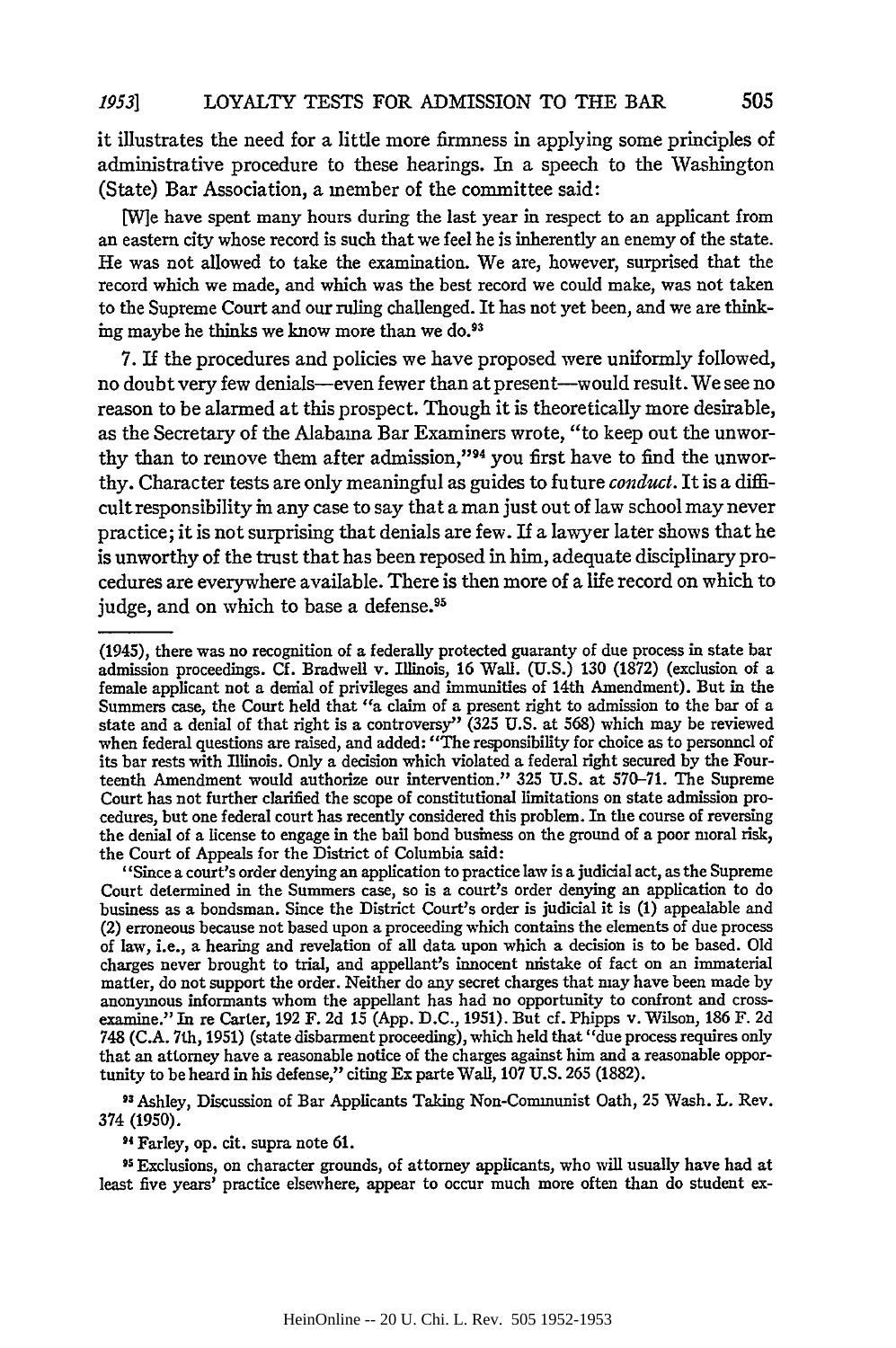The foregoing comments should suggest that the responsibility for excluding subversives from the practice of law is a delicate and burdensome one. At least, we feel that it should be so viewed by examiners; and we have no doubt that practically all of them have a professional sense of fair play more rigorous than the unguarded remarks of the Washington bar examiner quoted above would imply. Our brief references, in this particular context, to such matters as burden of proof, clarity of standards, adequacy of findings, and scope of review-matters that are common to any exclusionary or disciplinary proceeding-may suggest that the bar has leaned too comfortably on the fallacious privilege-right distinction. The notion that the practice of law is a guarded "privilege," and that no one has any "right" to practice, and therefore no right to complain of the means by which he is excluded, is paralleled in the field of loyalty tests for public employment. One of the few commendable aspects of the loyalty cases in the Supreme Court has been the recognition, murky in the *Joint Anti-Fascist* case,<sup>96</sup> and realized only in the recent Oklahoma oath case,<sup>97</sup> that when "only a privilege" comes in the door, due process does not fly out the window.

It is not surprising that in loyalty cases analysis is closer than in those of the deadbeat or the grafter. It is universally assumed that a disability imposed on loyalty grounds carries a stain deeper and more indelible than most moral blots. Aside from the presumption of loyalty mentioned above, we do not propose that administrative standards should apply in loyalty cases different from those in other exclusion proceedings. We do hope that loyalty cases may bring to bear on the whole process the same mistrustful scrutiny that the bar is quick to lavish on other administrative bodies.

Even if procedures are adequate, we should like to reiterate that the current legality of exclusion on loyalty grounds-its not-unconstitutionality, **if** caution will excuse a barbarism-does not mean that bar examiners have a strong call to join the Red-hunt.

So far as casual inquiry shows, our brother professions of medicine and accounting, with no lower standards of good moral character than ours, have not felt the slightest need to probe for pinkness in their applicants.<sup>98</sup> Lawyers, as

clusions. Survey of the Legal Profession, op. cit. supra note 24, at 255. This difference tends to support the view expressed above that character committees can act with more assurance in the case of a practitioner; it may also reflect the shady past of some migrants.

**<sup>96</sup>** joint Anti-Fascist Refugee Committee v. McGrath, 341 U.S. 123 (1951).

<sup>9&#</sup>x27;Wieman v. Updegraff, 344 U.S. 183 (1952). See Fraenkel, Law & Loyalty, **37** Iowa L. Rev. 153, 163 (1952), discussing dicta in recent Supreme Court cases foreshadowing the holding in the Wieman case.

**Is** State statutes prescribing requirements for licensure of doctors and accountants uniformly include "good moral character" provisions. See, e.g., Conn. Gen. Stat. (1949) §§ 4364, 4611; Ill. Rev. Stat. (Supp., 1952) c. 91, § 4, c. 110<sup>1</sup>/<sub>2</sub>, § 25. Limited inquiry among practitioners indicates that loyalty tests are unheard of. But **cf.** Texas Civ. Stat. Ann. (Vernon, Supp., 1952) Art. 4542a, § 9, requiring each applicant for a license to practice pharmacy to swear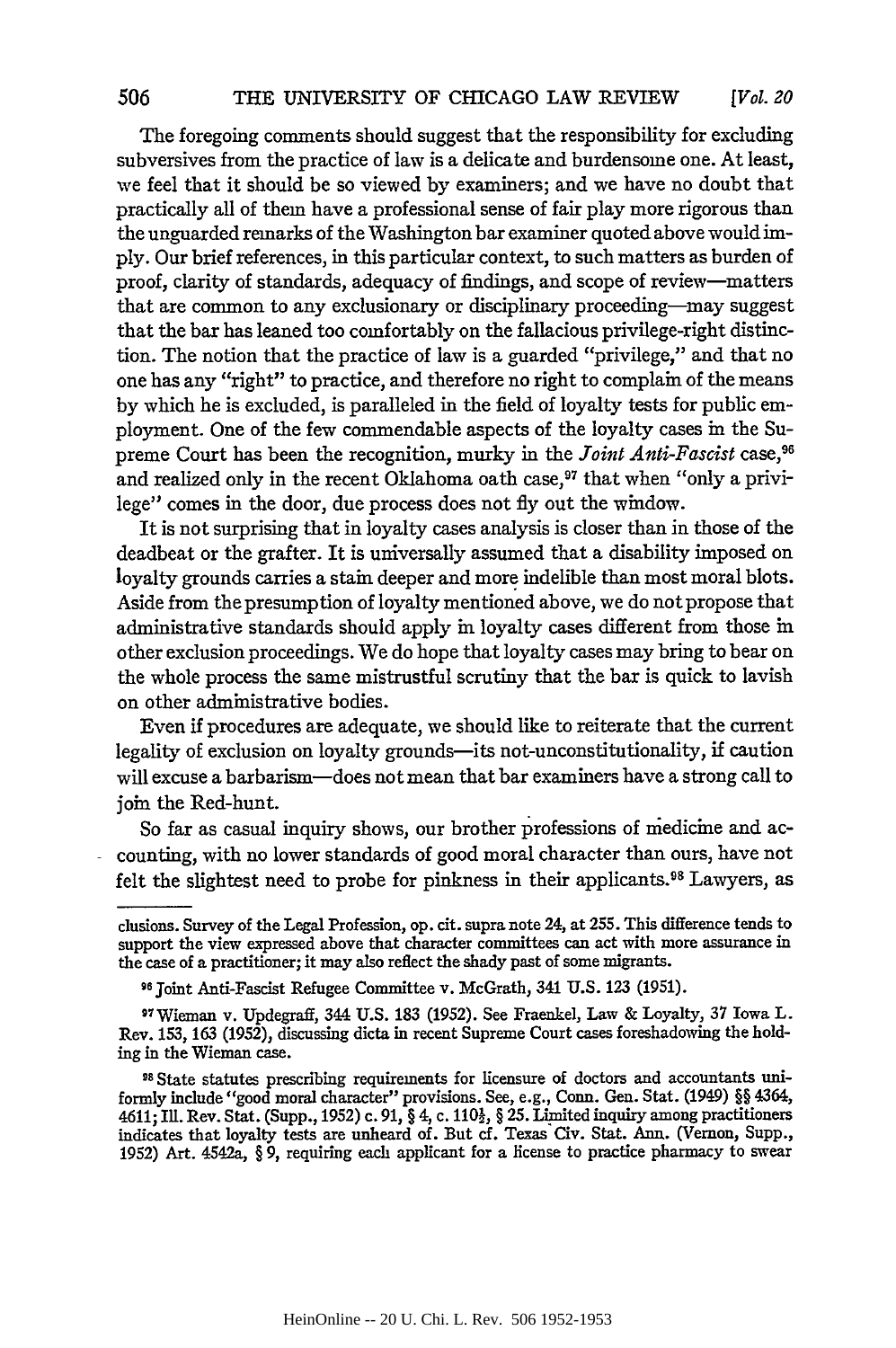such, are not privy to strategic secrets like scientists; if their talents take them into sensitive government areas, they are subject to screening there. Lawyers do not, like teachers, have the immediate opportunity to corrupt youth that is supposed to be the unchallenged opportunity of the dwindling band of communist teachers. They do have the opportunity to corrupt justice; and that brings us back to our initial conflict between the obligation of the lawyer to legality and the obligation of the Communist to destroy what to him is a part of the capitalist enslavement. The reader will, we suspect, cock a skeptical eye at the recent charge of the Attorney General of Pennsylvania that subversive elements are crippling the administration of the criminal law.99 He may be more impressed by the judgment of Mr. Austin Canfield, one of the ABA's authorities on communism, that "fifteen or twenty" lawyers are the "master-minds" of the communist conspiracy. 00 We will make a dogmatic assertion that this is a piece of professional vainglory. The Justice Department's authorities on communism, in their selection of defendants in Smith Act cases, have so far singled out only one lawyer.<sup>101</sup>

If support of communism among practicing lawyers is insignificant, as we believe it to be, how much less so must it be among the present generation of law students. The average graduate of this year—assume he is twenty-four—was in diapers when the Great Depression drove some people into communism; starting school when the United Front attracted others; still a youth when the Second Front and similar issues warmed others toward Russia despite earlier disillusion. These were the peaks of communist sympathy in America. The dwindling role

that "he is not a member of the Communist Party or affiliated with such party, and that he does not believe in and is neither a member of nor supports any group or organization that believes in, furthers, or teaches the overthrow of the United States Government by force or by any illegal or unconstitutional methods" and denying the right to practice pharmacy to any person within the oath's categories.

**<sup>99</sup>** Statement by Robert A. Woodside to the National Convention of State Attorneys General, Sea Island, **Ga.** (Dec. 9, 1952), reported in the Washington Post, p. 2, col. 6 (Dec. 10, 1952).

**<sup>100</sup>** Statement to the House of Delegates of the American Bar Ass'n, Chicago, Ill. (Feb. 25, 1952), reported in the N.Y. Times, p. 14, col. 2 (Feb. 26, 1952).

**<sup>0</sup>** One of the defendants in the Baltimore Smith Act prosecution. Since 1947, **87** persons have been indicted under the Smith Act as Communist party leaders. N.Y. Times, p. 3 (Jan. 20, 1953); N.Y. Times, p. 4 (Jan. 22, 1953).

The House Committee on Un-American Activities has characterized the National Lawyers Guild as "the foremost legal bulwark of the Communist Party." Report on the National Lawyers Guild, H.Rep. No. **3,** 81st Cong. **2d** Sess. **123 (1950).** See the reply to this report, The National Lawyers Guild: Legal Bulwark of Democracy, **10** Lawyers Guild Rev. 93 **(1950).** The national executive secretary of the Guild testified in April **1952,** that its membership was approximately 2,100. House Committee on Un-American Activities, op. cit. supra note **87,** at **2,661.** The American Bar Association had, at that time, approximately 43,000 members. Advance Program, 74th Annual Meeting **26 (1951).**